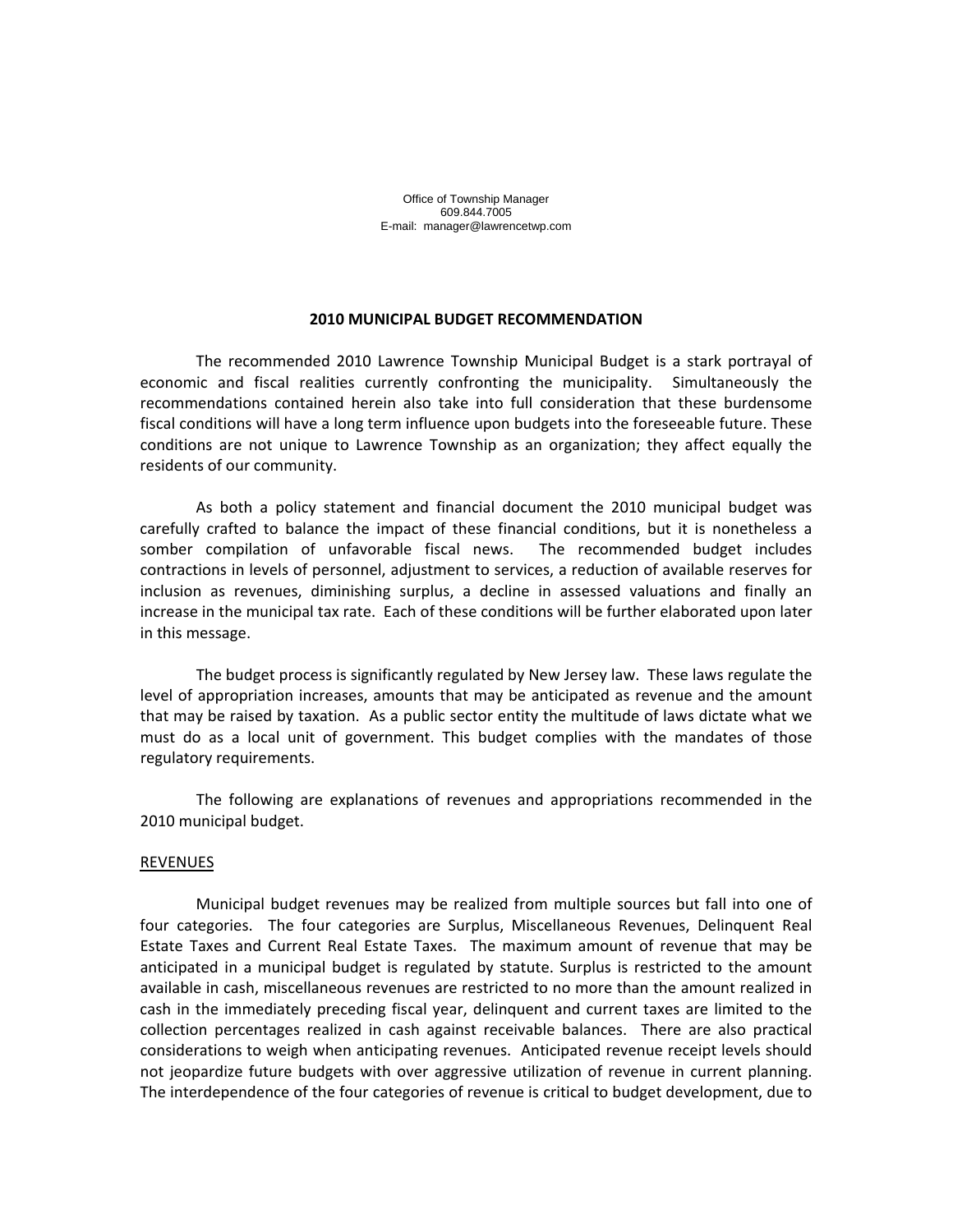the fact that a decrease in one category can demand an increase from another. The default category to make up any shortfall is property taxes. Anticipated 2010 revenues are recommended to minimize negative, but will not avoid, future impact.

The source of anticipated surplus as a revenue in the municipal budget results from the fiscal activity of the immediate prior fiscal year. The amount of available cash surplus is a known amount at the close of the preceding fiscal year. Credits from excess anticipated revenues, delinquent taxes and current taxes add to the surplus balance. Additional credits result from the lapsing of 2008 appropriation reserves and miscellaneous revenues not anticipated complete the main sources. Ideally conservative budget management practice anticipates surplus at a level that can be regenerated for utilization in subsequent budgets.

The amount of surplus applied to the 2009 municipal budget was \$6,150,000. Lawrence Township was unsuccessful in regenerating that amount. At the close of the 2009 fiscal year cash surplus declined by \$1,143,000, resulting in an unaudited surplus balance of \$8,223,377. Contributing to the shortfall were less excess tax revenues (\$53,629), a decline in lapsing appropriation reserves (\$257,196) and most notably a reduction in excess miscellaneous anticipated revenues (\$841,303) and other operating adjustments. The 2010 municipal budget recommends \$5,900,000 as revenue from available cash surplus, a reduction of \$250,000. Anticipated surplus is 14 % of total revenues, a 1% decrease from the prior year.

The Miscellaneous Category groups together revenues from known and recurring sources. The sources include locally generated revenues, such as fees, court fines, reserve funds, interest income, state aid and various grants. The amount of individual revenue sources categorized as miscellaneous may only be anticipated up to the amount realized in cash from that same source in the preceding fiscal year. That requirement is demanded by the New Jersey State Budget Law. One notable item of miscellaneous revenue which declined was "Interest on Investments". The single year drop was \$232,781, which results in a restriction on the level of interest income that may be anticipated as revenue in the 2010 budget. Again, a decrease in one category can demand an increase from another source or category. As recently as 2006 investment income was \$996,000 versus the 2009 total of \$151,000.

In order to offset the decline in available surplus and decrease of interest income other individual items of miscellaneous revenue have been anticipated at higher amounts. Anticipating these higher amounts may negatively impact the total of excess revenue available to regenerate the surplus applied in the 2010 municipal budget. Anticipated revenue from Ambulance Service Fees is being increased to account for twelve months of full‐time service. Revenue from Sewer Service fees are being kept at the same level as the prior year as we await notification from the Ewing‐Lawrence Sewerage Authority on their billing amount to Lawrence Township sewer customers.

Revenue received from the State of New Jersey having no offsetting appropriation is applied to reducing the amount of taxation. State Aid is being proposed at the same level as the prior year. Once the final amount of state aid is certified it will become necessary to amend the recommend municipal budget accordingly. Miscellaneous Revenue totals \$14,327,536 or 35% of all budget revenues, a 1% decrease from the prior year.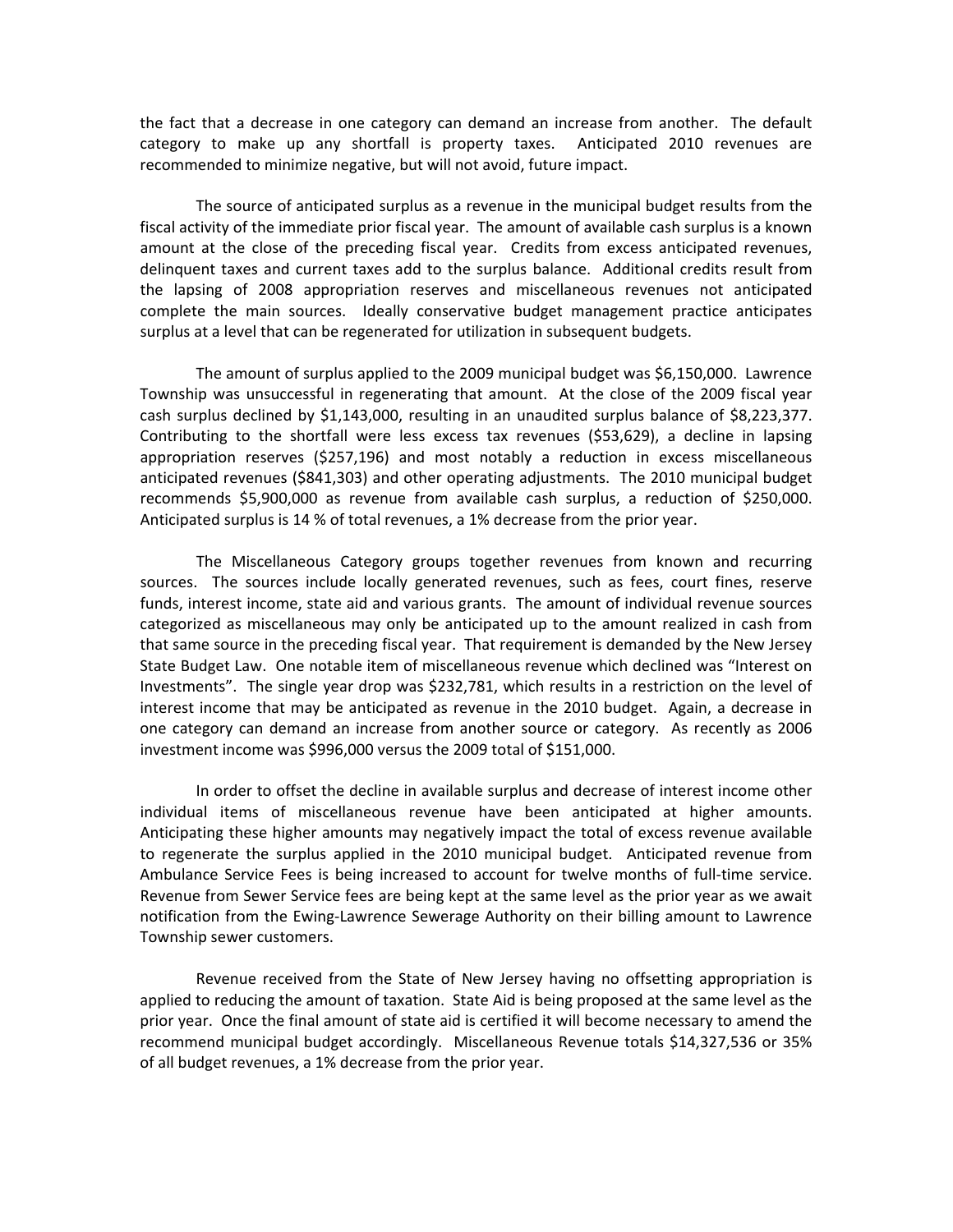The next category of revenue is Receipts from Delinquent Taxes. The source of these receipts is the outstanding balances of unpaid taxes and municipally held tax title liens at the close of the prior fiscal year. The statutory limit applicable to this item of revenue is calculated by applying the percentage of delinquent taxes collected in the prior year to the receivable balance. The balance for taxes receivable has increased from \$1,360,000 to \$1,682,000 or a change of \$322,000. For the second consecutive year the amount of revenue being anticipated from delinquent tax receipts is increasing, for 2010 the change is \$58,000. The total of anticipated delinquent tax revenue is \$851,000 or 2% of total budget revenues, the same as the prior year.

The last category of revenue is Current Real Estate Taxes. Current taxes also referred to as the "Amount to be Raised by Taxation" is the difference between the total of all budget appropriations less the total of anticipated revenues. The tax revenues are adjusted to include the amount required for the appropriation of the "Reserve for Uncollected Taxes". The amount of Current Real Estate Taxes anticipated to support the 2010 municipal budget is \$20,048,275, an increase of \$693,944. The reason for the escalation in the level of taxation is not spending or the contraction of revenues; the other contributor is the decrease in taxable property values to be described in the following paragraph. State law prohibits the increase of the municipal tax levy beyond four percent (4%) with certain exceptions. The proposed municipal levy is compliant with said law.

During the recent few months residents have been hearing about pending tax appeal cases and somber projections of what the impact of those appeals could have on the fiscal affairs of Lawrence Township. The success of those tax appeals has caused a precipitous drop in the taxable value of property. The taxable value of property in Lawrence Township for 2010 is \$2,603,782,710 compared to a 2009 taxable value of \$2,688,130,426, a decline of \$84,347,716. The 2010 value of one penny on the tax rate is \$260,378. This single year drop in taxable real estate values will be .02 of this year's overall tax rate, an increase of .05. The recommended tax rate for 2010 to support municipal operations is .77.

## APPROPRIATIONS

Deliberative consideration was exercised when deciding on the apposite level of appropriations in the 2010 municipal budget. That process has resulted in recommendations that will be burdensome to the municipal organization and community residents alike. Continually it is repeated that the policy of setting the proper amount of appropriations has been to balance levels of service against the amount of taxation paid by businesses and residents. That policy has not been abandoned with the 2010 recommendations.

Lawrence Township, as well as all New Jersey municipalities, is restricted by law to limit designated appropriations by "2.5% or the cost of living adjustment, whichever is less." For fiscal year 2010 the cost of living adjustment was calculated to be 0%, in turn restricting those appropriations subject to the "CAP" limit to no increase. With use of prior year "CAP banking" the 2010 municipal budget will be compliant with the statutory language.

A list of major increases and/or extraordinary changes in spending with explanations is as follows: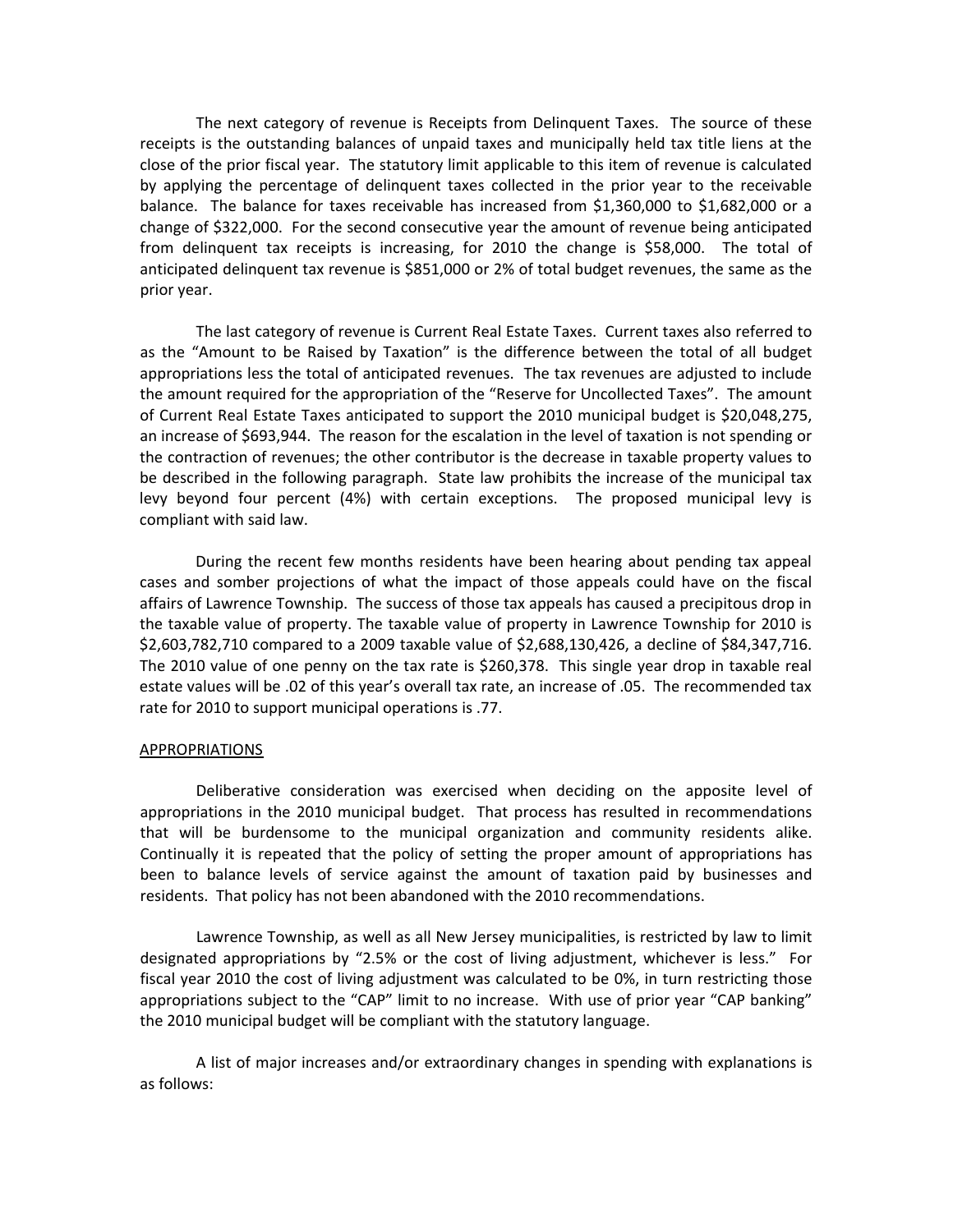| Appropriation                                       | Increase/Decrease | Reason                                                                                 |
|-----------------------------------------------------|-------------------|----------------------------------------------------------------------------------------|
| <b>Salaries</b>                                     | (5522,000)        | Proposed Wage Freezes<br><b>Reductions by Attrition</b><br><b>Workforce Reductions</b> |
| <b>Health Benefits</b>                              | 439,000           | <b>State Health Benefits</b><br>Increase of Premium<br><b>New Personnel</b>            |
| Pensions - Police & Fire<br><b>Public Employees</b> | 514,000<br>64,000 | <b>Contribution Increase</b><br><b>Contribution Increase</b>                           |
| Unemployment Insurance                              | 10,000            | Experience/Rate Increase                                                               |
| <b>Fire Services</b>                                | 44,000            | Two Additional Firefighters                                                            |
| <b>Apartment Complex Trash</b>                      | (10,000)          | <b>Audit Efficiencies</b>                                                              |
| <b>Special Events</b>                               | (3,000)           | Reduction                                                                              |
| Utilities                                           | (30,000)          | <b>Conservation/Fuel Costs</b>                                                         |
| Capital Improvement Fund                            | (30,000)          | <b>Decreased Capital Budget</b>                                                        |
| <b>Debt Service</b>                                 | (15,000)          | <b>Retirement of Debt</b>                                                              |
| <b>Emergency Medical Services</b>                   | (114,000)         | Change to Full-Time Service                                                            |
| <b>Reserve for Uncollected Taxes</b>                | 90,115            | Increase Amount to be<br>Raised by Taxation                                            |

The decrease in salaries from the prior fiscal year is the result of eliminating positions through attrition and direct work force reductions. The three positions eliminated through attrition were a Public Works Inspector from the Division of Engineering, a Laborer from the Division of Park Maintenance and a Clerk position from the Office of the Tax Collector. The recommended budget also eliminates a Police Officer vacancy by removing the School Resource Officer from the Lawrence Township Public Schools and returning that officer to regular duty assignments. Finally an additional position in the Construction Division has been reduced from thirty‐five hours per week to nine hours per week.

Additionally, a plan has been submitted to the New Jersey Civil Service Commission that would provide for the reduction of the Lawrence Township workforce. The plan calls for the elimination of five positions and the permanent reduction of hours for two positions. The eliminated positions are two in the Division of Construction, two in the Division of Buildings and Grounds and one position in the Department of Health.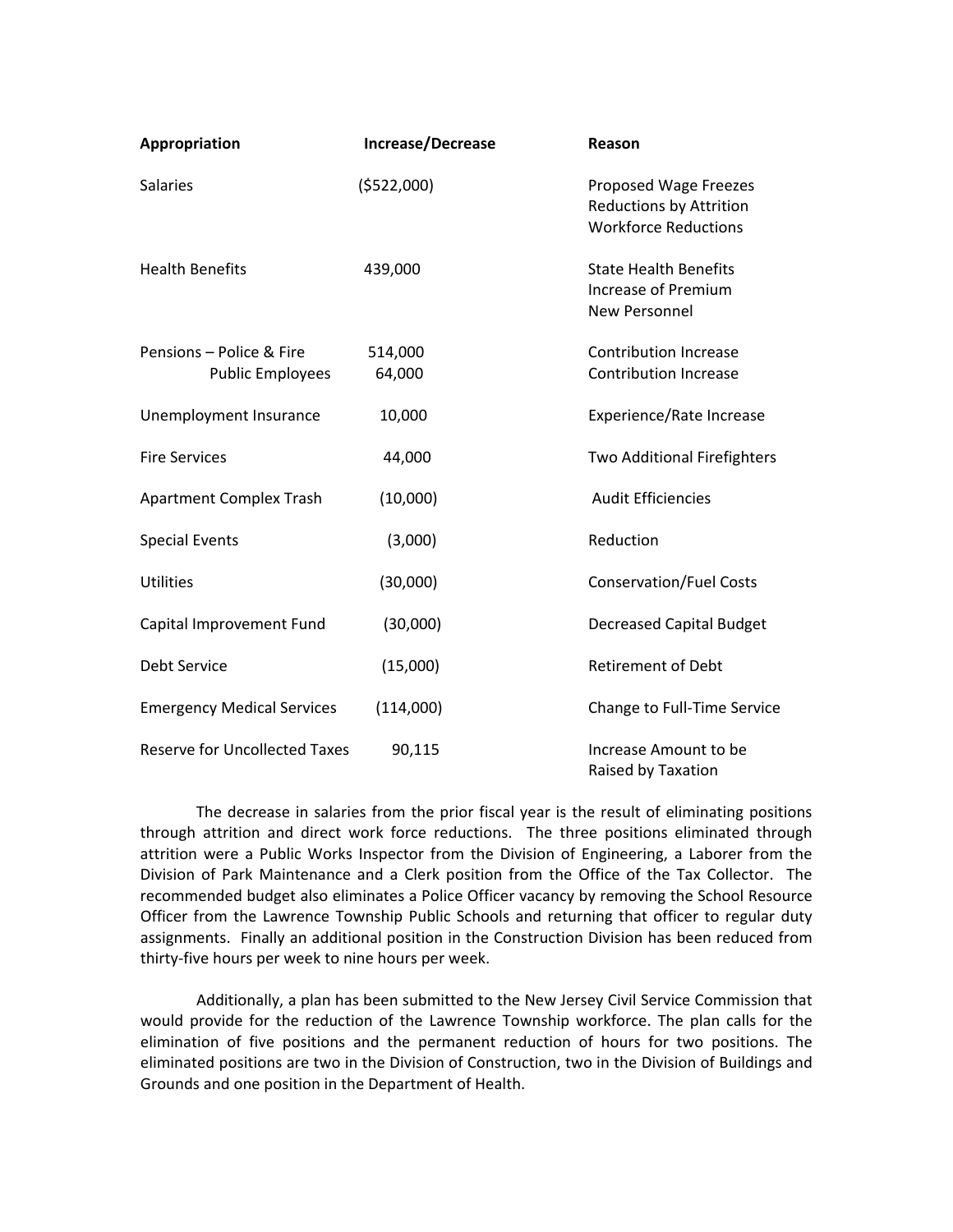The recommended budget as presented does not propose any wage increases for municipal employees. Simply, wages are proposed to remain "frozen" at the rate of pay an employee was receiving as of December 31, 2009. Implementation of this proposal is subject to final acceptance of the collective bargaining agreements being negotiated with municipal employee unions.

The escalation in the appropriation for health benefits is due to an increase in premiums charged to Lawrence Township from the New Jersey State Health Benefits Plan (NJSHBP) and the anticipated premium costs from the hiring of full-time emergency medical services personnel. The second charge could change once the new hires select their coverage plan. During 2009 proposals were sought to change the provider for health plan coverage but responses contained premium costs at rates higher than currently charged by the NJSHBP. The reason, the health benefit claims experience for employees exceed premium rates.

Lawrence Township employees are members of the Public Employee Retirement System (PERS) or Police and Firemen's Retirement System (PFRS). Participation in both of these systems requires contributions from employees and the employer. The pension systems are fully administered by the State of New Jersey. Lawrence Township is billed annually for the amount of pension liability that must be paid to the two systems for the employer share of the contribution. The systems are valued on wage levels two years prior.

The total amount of funding required as contribution to the two pension systems is \$2,585,625. PERS has risen from \$505,000 to \$569,000. The single year increase is \$64,000 or \$529 per employee. PFRS has risen from \$1,503,000 to \$2,017,000. The single year increase is \$514,000 or \$7,041 per public safety employee.

Lawrence Township is required to participate in the New Jersey Unemployment Insurance Trust Fund. The recommended appropriation for 2010 is for an increase of \$10,000 over the previous year to account for the anticipation of growth in the level of claims experience and an increase of rates to employers.

The 2010 Fire Services appropriation recommends the addition of two full‐time firefighter positions. Demands on fire services and on the volunteers that provide this service are increasing exponentially. Calls for service have grown, training mandates require more time of the volunteers and recruits, operating and equipment costs have risen and personal demands upon the volunteers are all placing an extraordinary load on the personnel. During 2009 a per‐ diem firefighter program was implemented and the success of that program warrants the permanent implementation of day time fire personnel. Fire service is a fundamental obligation of the municipal government.

During the course of 2009 an internal audit was initiated to review the billings for reimbursement to multi‐family dwelling complexes for trash collection. The results of that audit discovered opportunities for cost savings, \$10,000 this upcoming fiscal year and more efficient reimbursement processing.

The reduction of the appropriation for Special Events in the amount of \$3,000 epitomizes the depth of the impact of current fiscal conditions upon the 2010 budget. The effort is to continue offering the community activities provided by this budget line item, but at a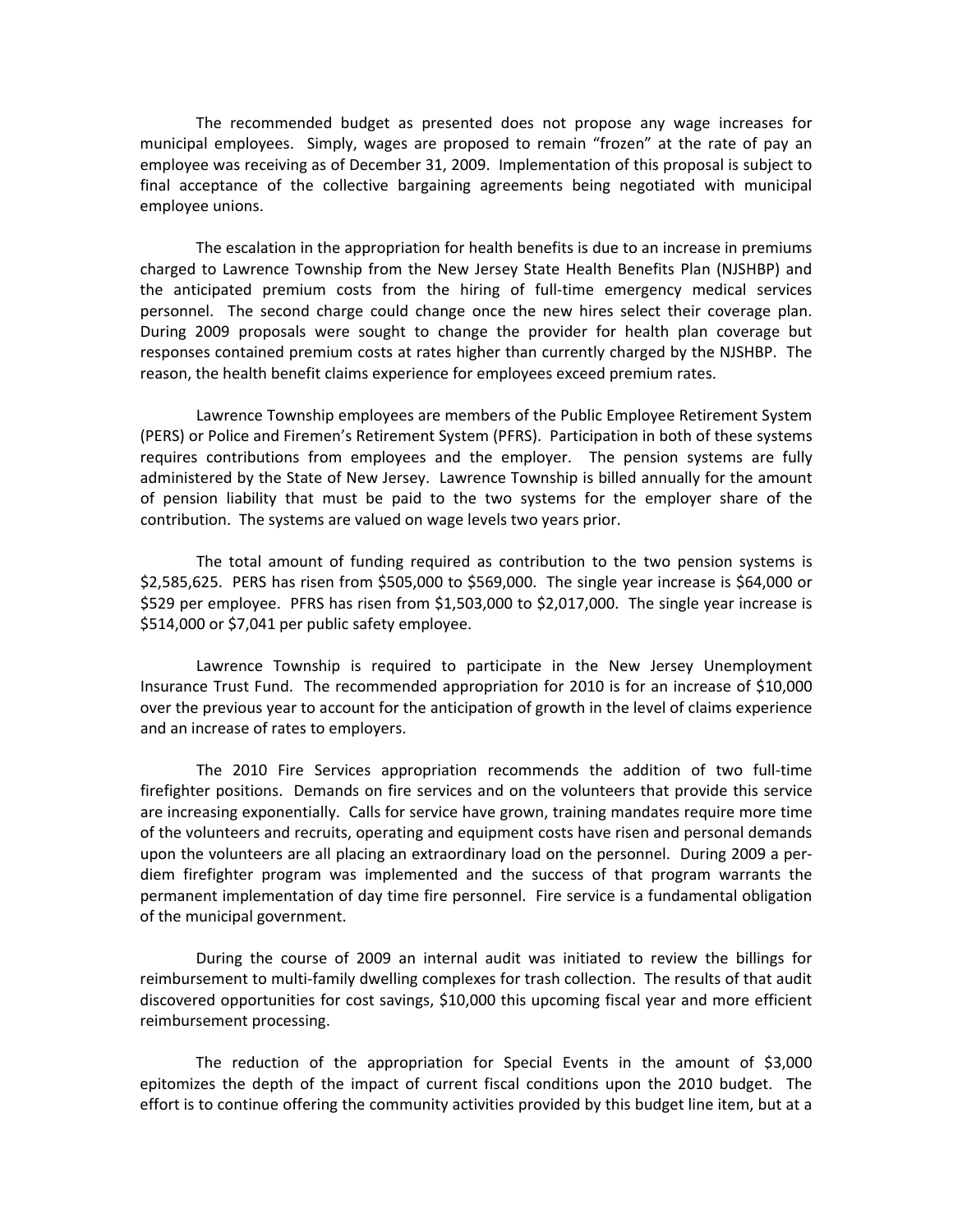reduced level. Alternative funding from sponsors is being sought to pay those costs associated with activities supported by the Special Events budget. Absent those sponsors further reductions may be necessary.

The Utility budget is recommended at a reduction of \$30,000 and is possible due to conservation efforts and a reduction in the cost of fuel. The appropriation for the Capital Improvement Fund is also being reduced by  $$30,000$ . The capital improvement program is contemplated to be much lower than previous years, which in turn will reduce the amount of needed down payments in capital improvement ordinances. The appropriation for Debt Service falls by \$15,000 as payments are adjusted for retired debt.

With the shift in Emergency Medical Services from a combination public/private arrangement to a full‐time public operation there is a net reduction in costs for this service. A close examination will show a rise in salaries and wages but a decrease in other expenses, this allows for the overall net decrease. The decrease comes from the elimination of the costs paid to the private ambulance provider.

The reserve for uncollected taxes is a non-spending appropriation mandated by state law to ensure there is adequate cash collected through taxes for the tax levy requirements of the school, county and municipality. The appropriation is needed to close the gap between the amount of current taxes anticipated to be collected and one hundred percent (100%) being collected. The appropriation may change since estimates were used to project the tax levies of the non‐municipal tax entities.

The recommended budget presented to the Township Council and residents of Lawrence Township considered a host of options, many unpleasant, so as to meet the statutory mandate of the budget being balanced, compliance with a zero percent increase on appropriations subject to the "CAP" law and remaining below levels of the "CAP" on the municipal tax levy. Revenues had to be pushed to levels which will undoubtedly have a negative effect on future municipal budgets and surplus balances. Finally, all of these considerations were weighed against the amount of taxation required to balance the budget and what impact the tax rate will have upon businesses and residents during these unprecedented economic times.

In sum, the options considered and actions taken are:

A reduction and/or freeze at prior year levels of the operating budgets of municipal departments.

Elimination through attrition of three positions.

Elimination of a vacancy for the position of Police Officer.

Implementation of a hiring freeze of non‐public safety personnel.

Workforce reductions by eliminating five positions. Division of Construction (2), Division of Buildings and Grounds (2), Department of Health (1).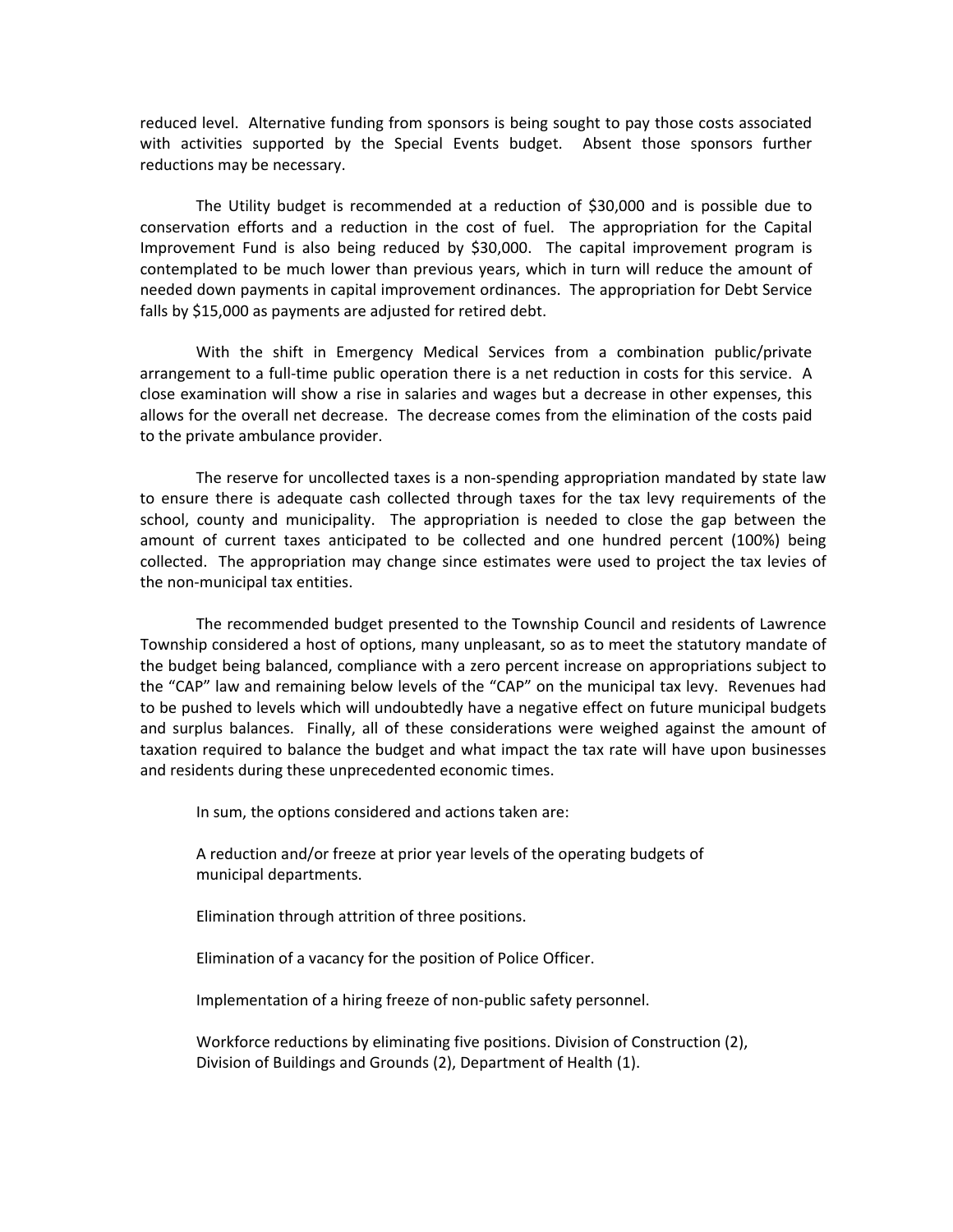Reduction of employment hours for selected positions in the Department of Community Development, Division of Construction and Division of Engineering.

A proposed wage freeze for all employees at 2009 salary levels.

Where legally permissible charges to grant programs for current operations.

Continued non‐funding of seasonal employment beyond the recreation programs and a second year wage freeze for said recreation program employees.

A decrease of \$250,000 in the amount of anticipated surplus as a revenue.

Adjustments of individual higher anticipated amounts of miscellaneous revenue items.

An increase to the municipal tax rate of five cents (.05). The municipal rate would increase from .72 to .77 per \$100 of assessed value.

The impact of the tax increase on the homeowner with the average assessed value of \$163,447 will be \$75.62 annually or \$6.30 per month.

I would like to thank the Township Department Directors, staff of the Division of Accounts and Control and staff of the Municipal Manager's Office for their thorough and positive contributions in developing the 2010 recommended budget. The Township Administration is prepared to fully participate in the review of this proposal by the Township Council and members of the public.

Respectfully submitted,

 Richard S. Krawczun, CMFO Township Manager/CFO

RSK/gle

H:\Manager\budget message 2010 rev.doc

apposite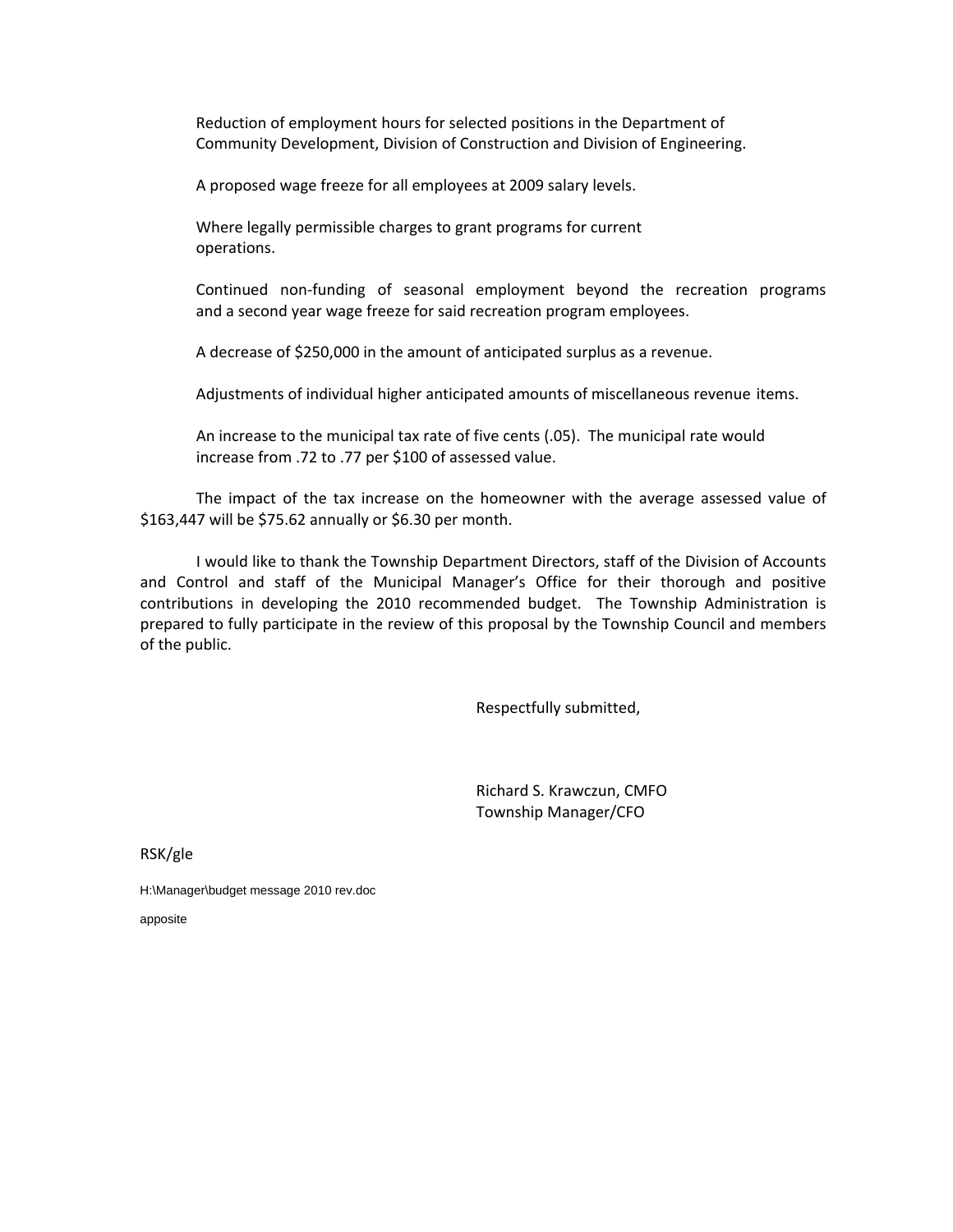#### LAWRENCE TOWNSHIP BUDGET REVENUES

 $\langle \cdot, \cdot \rangle$ 

 $\sim 10^7$ 

|                                         | <b>ANTICIPATED</b> | <b>ANTICIPATED</b> | <b>REALIZED</b> | <b>EXCESS</b> |
|-----------------------------------------|--------------------|--------------------|-----------------|---------------|
| <b>REVENUE TYPE</b>                     | 2010               | 2009               | 2009            | (DEFICIT)     |
| <b>SURPLUS- CASH</b>                    | 5.900.000.00       | 6,150,000.00       | 6.150.000.00    | 0.00          |
| <b>MISCELLANEOUS</b>                    |                    |                    |                 |               |
| Alcoholic Beverage Licenses             | 40,000.00          | 35.000.00          | 49,935.62       | 14,935.62     |
| Other Licenses                          | 74.000.00          | 80.000.00          | 74,851.50       | (5.148.50)    |
| <b>Construction Fees &amp; Permits</b>  | 970,000.00         | 970,000.00         | 1,065,011.50    | 95,011.50     |
| Other Fees & Permits                    | 180,000.00         | 170,000.00         | 208,497.36      | 38,497.36     |
| <b>Court Fines &amp; Costs</b>          | 620.000.00         | 620,000.00         | 751.438.28      | 131,438.28    |
| Interest & Costs On Taxes               | 312,000.00         | 232,000.00         | 433,931.91      | 201,931.91    |
| <b>Energy Receipts Tax</b>              | 4.329.722.00       | 4.329.722.00       | 4,329,722.00    | 0.00          |
| Supplemental Energy Receipts Tax        | 181,805.00         | 181,805.00         | 181,805.00      | 0.00          |
| <b>Sewer Service Charges</b>            | 4,852,000.00       | 4,852,000.00       | 5,069,769.80    | 217,769.80    |
| Rider/Lawrenceville Contribution        | 50,000.00          | 50,000.00          | 50,000.00       | 0.00          |
| Interest on Investments                 | 151,000.00         | 384,000.00         | 151,218.18      | (232, 781.82) |
| <b>Smart Growth Green Building</b>      |                    | 7,000.00           | 7,000.00        | 0.00          |
| Pymnt In Lieu-Non Profit Housing        | 236,000.00         | 185,000.00         | 362,291.59      | 177.291.59    |
| <b>Recreation Program Fees</b>          | 275,000.00         | 271.000.00         | 316.073.28      | 45,073.28     |
| Safe and Secure Grant                   | 56,697.00          | 56,697.00          | 56,697.00       | 0.00          |
| Uniform Fire Safety Code                | 140,000.00         | 140,000.00         | 191,613.98      | 51,613.98     |
| <b>CATV Franchise Fee</b>               | 96,000.00          | 100,000.00         | 96,920.39       | (3,079.61)    |
| <b>H1N1 Vaccinations</b>                |                    | 86,276.00          | 86,276.00       | 0.00          |
| Garden State Trust Fund                 |                    | 9,797.00           |                 | (9,797.00)    |
| St Of NJ-Housing Inspections            | 1,954.00           | 2,274.00           | 2,274.00        | 0.00          |
| Hang Up and Drive                       |                    | 4,000.00           | 4,000.00        | 0.00          |
| <b>Recreation Trails Grant</b>          |                    | 16,520.00          | 16,520.00       | 0.00          |
| Clean Communities Program               |                    | 47,018.73          | 47,018.73       | 0.00          |
| <b>Public Health Priority Funding</b>   | 10,066.00          | 9.880.00           | 9.880.00        | 0.00          |
| Reserve Sale of Municipal Assets        | 100,000,00         | 100,000.00         | 100,000.00      | 0.00          |
| Drunk Driving Enforcement Fund          |                    | 12.075.98          | 12,075.98       | 0.00          |
| <b>Hazardous Material Emrg Planning</b> |                    | 5,000.00           | 5,000.00        | 0.00          |
| <b>CMPTRA Allocation</b>                | 487,610.00         | 487,610.00         | 487.610.00      | 0.00          |
| <b>Municipal Alliance</b>               | 21,682.00          | 21,682.00          | 21,682.00       | 0.00          |
| Communicable Equip Public Health        |                    | 2,150.00           | 2,150.00        | 0.00          |
| NJ Clean Energy Program                 |                    | 15,050.25          | 15.050.25       | 0.00          |
| NJDOT Click It or Ticket 2009           |                    | 4.000.00           | 4,000.00        | 0.00          |
| <b>Alcohol Education</b>                |                    | 4,455,31           | 4.455.31        | 0.00          |
| Obey the Signs/Pay the Fines            |                    | 4,000.00           | 4,000.00        | 0.00          |
| Mercer County Senior Center Grant       |                    | 365,950.00         | 365,950.00      | 0.00          |
| Hotel/Motel Tax Program                 | 130,000.00         | 113,000.00         | 165,835.22      | 52.835.22     |
| QBM Police Agreement                    | 125,000.00         | 120,000.00         | 168,008.00      | 48.008.00     |
| Body Armor                              |                    | 6,777.74           | 6,777.74        | 0.00          |
| Sale of Liquor License                  |                    | 300.000.00         | 305,100.00      | 5.100.00      |
| Over The Limit Under Arrest             |                    | 16,000.00          | 16,000.00       | 0.00          |
| NJ Law & Pub Safety Juv Justice Comm    |                    | 57,930.00          | 57,930.00       | 0.00          |
| Safe Corridors to School                |                    | 46,079.15          | 46,079.15       | 0.00          |
| <b>Ambulance Service Fees</b>           | 600.000.00         | 430,000.00         | 478,196.40      | 48,196.40     |
| Premium on Bond Sale                    |                    | 238,811.00         | 238,811.00      | 0.00          |
| <b>Emergency Management Assistance</b>  |                    | 5,000.00           | 5,000.00        | 0.00          |
| <b>Hepatitis B Innoculations</b>        |                    | 235.56             | 235.56          | 0.00          |
| <b>Capital Surplus</b>                  | 287.000.00         |                    |                 | 0.00.         |

 $\mathbf{1}$ 

| TOTAL MISCELLANEOUS          | 14.327.536.00 | 15, 195, 796, 72 | 16.072.692.73 | 876.896.01   |
|------------------------------|---------------|------------------|---------------|--------------|
|                              |               |                  |               |              |
| DELINQUENT TAXES             | 851.000.00    | 793,000.00       | 1.339.998.11  | 546.998.11   |
|                              |               |                  |               |              |
| SUB-TOTAL ALL REVENUES       | 21.078.536.00 | 22.138.796.72    | 23.562.690.84 | 1.423.894.12 |
| AMOUNT TO BE RAISED BY TAXES | 20.048.275.27 | 19,354,331.57    | 21.718.401.78 | 2.364.070.21 |
| <b>GRAND TOTAL REVENUES</b>  | 41.126.811.27 | 41.493.128.29    | 45.281.092.62 | 3,787,964.33 |

 $\sim 10^{-1}$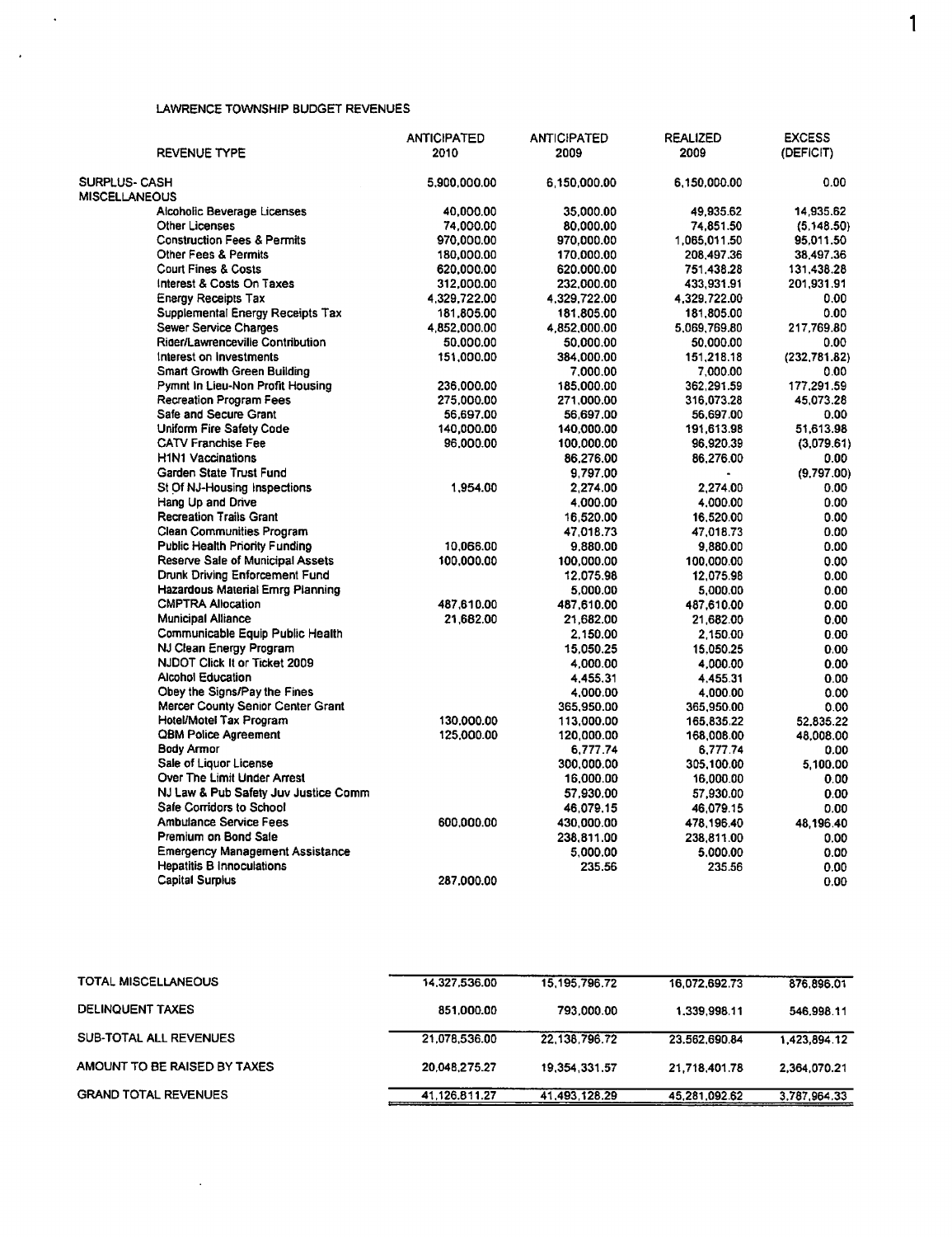# 2009<br>CALCULATION OF RES FOR UNCOLLECTED TAXES<br>AND AMOUNT TO BE RAISED BY TAXATION

 $\mathcal{A}$ 

 $\sim$   $\sim$ 

|     |                                                                                                                                                                                         |                                         | For 2010 Budget                                                                    | 2009 Actual                                                                          | % Increase                                   |
|-----|-----------------------------------------------------------------------------------------------------------------------------------------------------------------------------------------|-----------------------------------------|------------------------------------------------------------------------------------|--------------------------------------------------------------------------------------|----------------------------------------------|
| 1.  | Approp. excl. Reserve for uncollected                                                                                                                                                   |                                         | 36,849,237.00                                                                      | 36,653,697.20                                                                        | 0.53%                                        |
| 1a. | Municipal Open Space Tax:<br>Actual                                                                                                                                                     | <b>ESTIMATE</b>                         | 782.000.00                                                                         | 806,439.00                                                                           | $-3.03%$                                     |
| 2.  | Local School Taxes: Actual                                                                                                                                                              | <b>ESTIMATE-Inc</b>                     | 62,000,000.00                                                                      | 59,376,324.00                                                                        | 4.42%                                        |
| 3.  | County Taxes: (inc open space) Actual                                                                                                                                                   | <b>ESTIMATE-Inc</b>                     | 29,000,000.00                                                                      | 27,253,958.15                                                                        | 6.41%                                        |
| 4.  | County Library Taxes: Actual                                                                                                                                                            | <b>ESTIMATE-Inc</b>                     | 2.850.000.00                                                                       | 2,586,694.15                                                                         | 10.18%                                       |
| 5.  | Total Approp. and other Taxes                                                                                                                                                           |                                         | 131,481,237.00                                                                     | 126.677.112.50                                                                       | 3.79%                                        |
| 6.  | Less total revenues anticip.in Budget                                                                                                                                                   |                                         | 21,078,536.00                                                                      | 21,486,825.20                                                                        | $-1.90\%$                                    |
| 7.  | Cash required from taxes to support budget                                                                                                                                              |                                         | 110,402,701.00                                                                     | 105,190,287.30                                                                       | 4.96%                                        |
| 8.  | Cash required divided by recommended tax collection<br>rate equals total amount to be raised by taxation:<br>RECOMMENDED RATE TO USE                                                    | 0.9627                                  | 114.680.275.27                                                                     | 109.377,746.87                                                                       | 4.85%                                        |
| 9.  | Actual rate<br>Reserve for Uncollected Taxes(line 8-line 7)                                                                                                                             | 0.9827                                  | 4,277,574.27                                                                       | 4,187,459.57                                                                         | 2.15%                                        |
| 10  | <b>Computation of Local Taxes:</b><br>Total approp.(line 1)<br><b>Reserve for Uncollected Taxes</b><br>Sub-total<br><b>Less Anticipated Revenues</b><br>Amount to be Raised by Taxation |                                         | 36.849,237.00<br>4,277,574.27<br>41,126,811.27<br>(21,078,536.00)<br>20,048,275.27 | 36.653,697.20<br>4,187,459.57<br>40.841,156.77<br>(21, 486, 825.20)<br>19,354,331.57 | 0.53%<br>2.15%<br>0.70%<br>$-1.90%$<br>3.59% |
|     | COMPUTATION OF MUNICIPAL TAX RATE                                                                                                                                                       |                                         | For 2009 Budget                                                                    | 2009 Actual                                                                          |                                              |
| 1.  | Amount to be Raised by Taxation                                                                                                                                                         |                                         | 20.048.275.27                                                                      | 19,354,331.57                                                                        | 3.59%                                        |
| 2.  | <b>Assessed Valuations Taxable</b>                                                                                                                                                      |                                         | 2,603,782,710.00                                                                   | 2.688.130.426.00                                                                     | $-3.14%$                                     |
| 3.  | Tax Rate: Line 1 divided by line 2 times 100                                                                                                                                            |                                         | 0.7700                                                                             | 0.72                                                                                 |                                              |
|     |                                                                                                                                                                                         | Prev. year rate<br>Change<br>Percentage | 0.72<br>0.0470<br>6.5%                                                             |                                                                                      |                                              |
|     | COMPUTATION OF WHOLE TAX RATE                                                                                                                                                           |                                         | For 2008 Budget                                                                    |                                                                                      |                                              |
| 1.  | Amount to be Raised by Taxation                                                                                                                                                         |                                         | 113,898,275.27                                                                     |                                                                                      |                                              |
| 2.  | <b>Assessed Valuations Taxable</b>                                                                                                                                                      |                                         | 2.603.782.710.00                                                                   |                                                                                      |                                              |
| З.  | Tax Rate: Line 1 divided by line 2 times 100                                                                                                                                            |                                         | 4.37                                                                               |                                                                                      |                                              |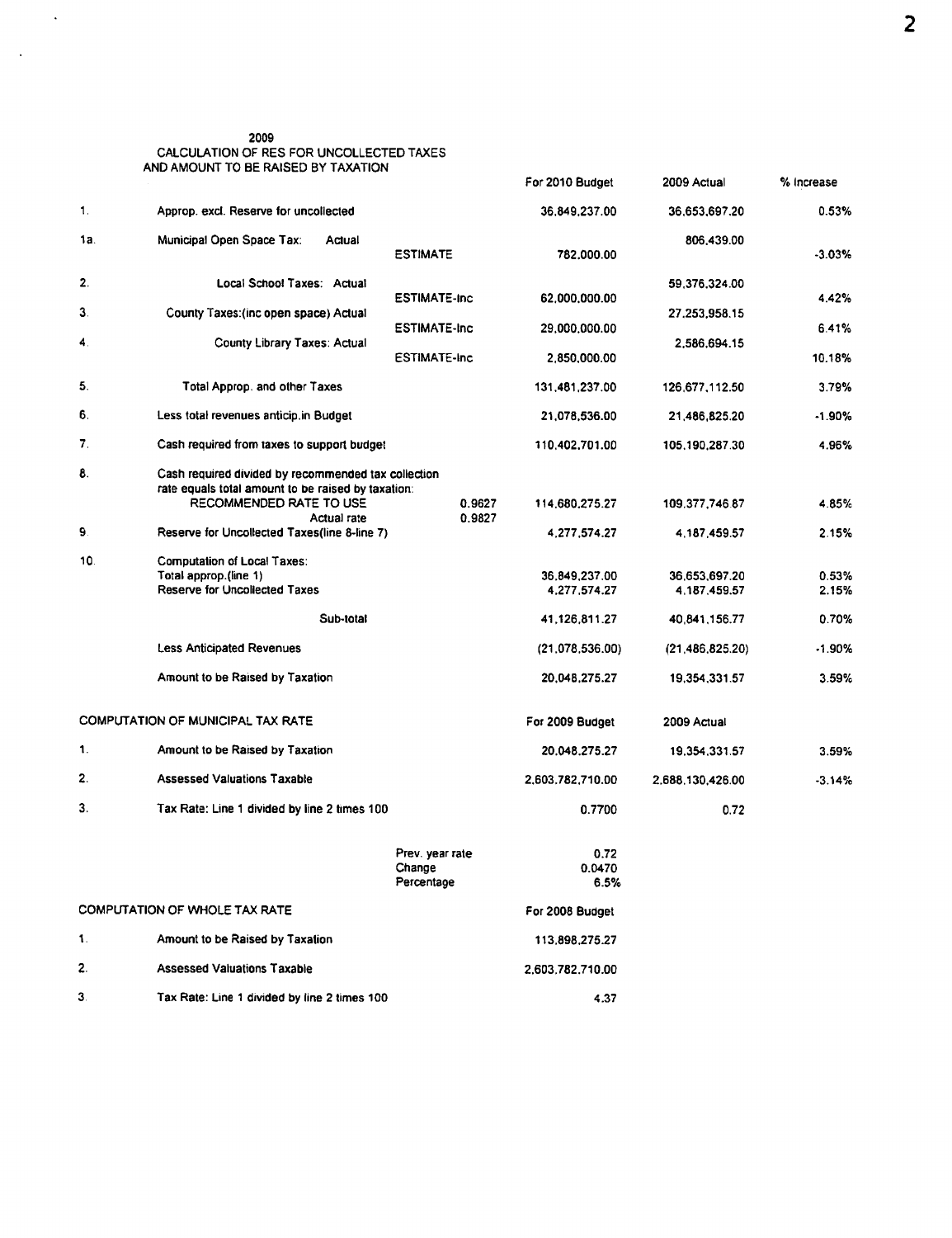H:\EXCEL\Bud2010\[Levelreq2010prelim.xls]Budget

 $\ddot{\phantom{0}}$ 

 $\ddot{\phantom{0}}$ 

 $\hat{\mathcal{A}}$ 

| <b>DIVISION</b><br>DEPT/UNIT           | ġ                                                | <b>IN CAP</b>                         | <b>OIS CAP</b> | INTRODUCED<br>BUDGET                  | 2009 BUDGET<br>AS MODIFIED             | PAID/CHARGED<br>2009 BUDGET |                      |
|----------------------------------------|--------------------------------------------------|---------------------------------------|----------------|---------------------------------------|----------------------------------------|-----------------------------|----------------------|
| TWP COUNCIL<br>GEN'L GOV'T             | TOTAL<br>0-110-1 S&W<br>ui<br>O<br>20-110-2<br>N | 60,000.00<br>7,375.00<br>67,375.00    |                | 60,000.00<br>7,375.00<br>67,375.00    | 60,000.00<br>67,375.00<br>7,375.00     | 55,402.45<br>6,829.35       | 4,597.55<br>545.65   |
| <b>MUNICIPAL CLERK</b>                 | TOTAL<br>0-120-1 S&W<br>20-120-2 O.E.<br>ิ       | 202,514.00<br>87,000.00<br>289,514.00 |                | 202,514.00<br>87,000.00<br>289,514.00 | 220,773.00<br>87,000.00<br>307,773.00  | 211,272.10<br>85,545.01     | 9,500.90<br>1,454.99 |
| MUNICIPAL MANAGERS OFFICE 20-100-1 S&W | <b>TOTAL</b><br>ui<br>O<br>20-100-2              | 201,565.00<br>22,500.00<br>224,065.00 |                | 201,565.00<br>22,500.00<br>224,065.00 | 200,664.00<br>22,500.00<br>223, 164.00 | 197,626.22<br>16,548.34     | 3,037.78<br>5,951.66 |
| LEGAL SERVICES                         | TOTAL<br>20-111-2 O.E.                           | 110,000.00<br>110,000.00              |                | 110,000.00<br>110,000.00              | 130,000.00<br>130,000.00               | 100,848.65                  | 29,151.35            |
| DEPARTMENT TOTAL:                      | S&W                                              | 464,079.00                            | 0.00           | 464,079.00                            | 481,437.00                             | 464,300.77                  |                      |

| ARTMENT TOTA | <b>S&amp;W</b> |                          | 0.00      |                                        |                                        |                                        |
|--------------|----------------|--------------------------|-----------|----------------------------------------|----------------------------------------|----------------------------------------|
|              | $\frac{1}{2}$  | 464,079.00<br>226,875.00 |           | 464,079.00<br>226,875.00<br>690,954.00 | 481,437.00<br>246,875.00<br>728,312.00 | 464,300.77<br>209,771.35<br>674,072.12 |
|              | <b>INTOT</b>   | \$90,954.00              | 8<br>0.00 |                                        |                                        |                                        |
|              |                |                          |           |                                        |                                        |                                        |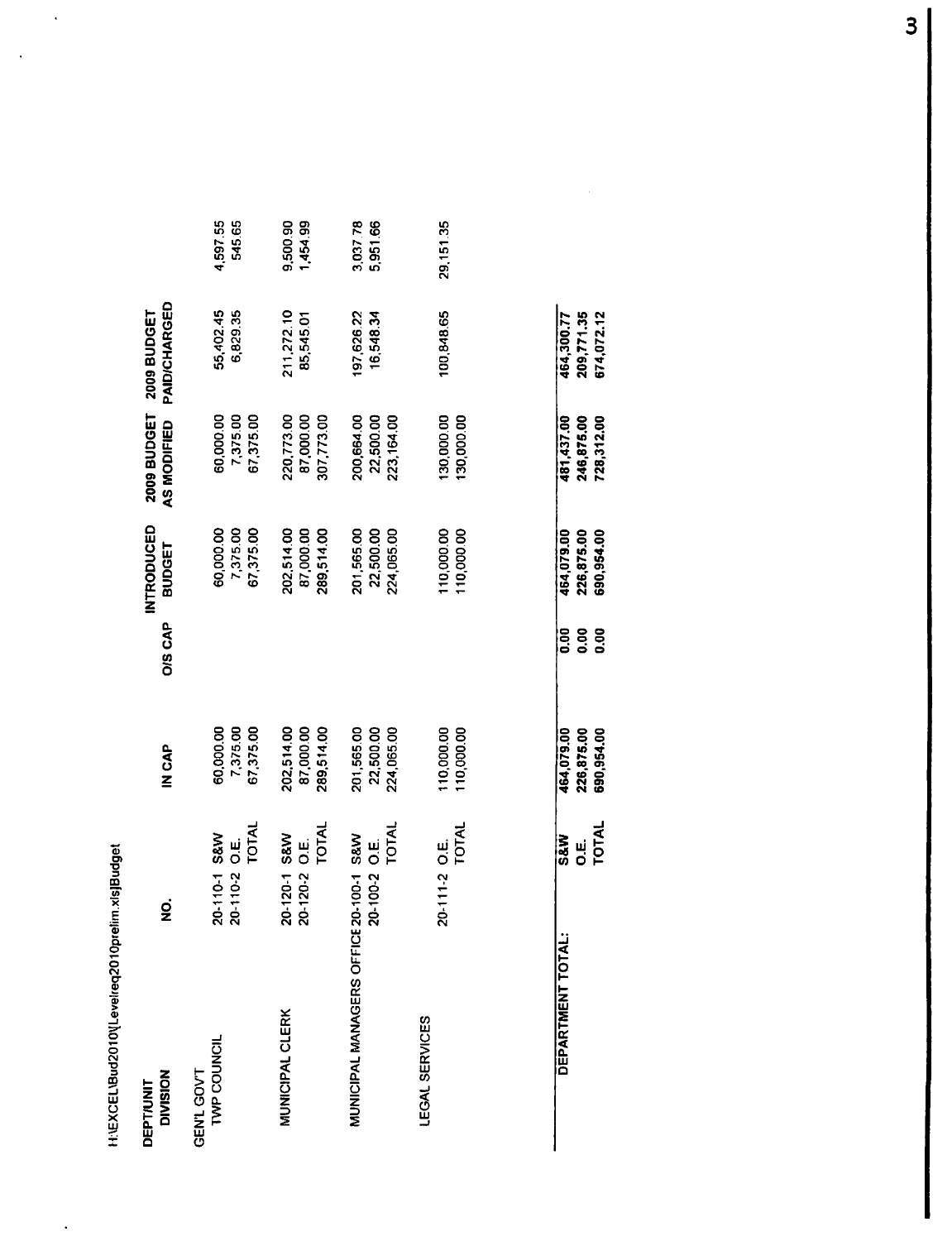2009 BUDGET 2009 BUDGET<br>AS MODIFIED PAID/CHARGED **INTRODUCED**<br>O/S CAP<br>BUDGET IN CAP  $\overline{2}$ **DEPT/UNIT**<br>DIVISION

 $\ddot{\phantom{0}}$ 

 $\ddot{\phantom{0}}$ 

# **FINANCE**

| <b>FINANCIAL ADMINISTRATION</b> | 20-130-1 S&W<br>20-130-2 O.E.                                    | 353,385.00              |             | 353,385.00              | 354,181.00              | 341,983.51              | 12,197.49          |
|---------------------------------|------------------------------------------------------------------|-------------------------|-------------|-------------------------|-------------------------|-------------------------|--------------------|
|                                 | TOTAL                                                            | 39,000.00<br>392,385.00 |             | 39,000.00<br>392,385.00 | 39,000.00<br>393,181.00 | 38,964.90               | 35.10              |
| AUDIT SERVICES                  | 20-135-2 O.E.                                                    | 50.700.00               |             | 50.700.00               | 50,700.00               | 50,700.00               |                    |
| ASSESSMENT OF TAXES             | 20-150-1 S&W<br>20-150-2 O.E.                                    | 281,249.00<br>29,000.00 |             | 281,249.00<br>29,000.00 | 29,000.00<br>281,249.00 | 28,150.92<br>276,941.90 | 4,307.10<br>849.08 |
|                                 | TOTAL                                                            | 310,249.00              |             | 310,249.00              | 310,249.00              |                         |                    |
| COLLECTION OF TAXES             |                                                                  | 212,356.00              |             | 212,35600               | 233,317.00              | 226,296.52              | 7.020.48           |
|                                 | 20-145-1 S&W<br>20-145-2 O.E.                                    | 46.000.00               |             | 46,000.00               | 46.000.00               | 40,154.11               | 5,845.89           |
|                                 | <b>NTOT</b>                                                      | 258,356.00              |             | 258,356.00              | 279,317.00              |                         |                    |
| <b>INSURANCE</b>                |                                                                  |                         |             |                         |                         |                         |                    |
| Liability Insurance             |                                                                  | 267,000.00              |             | 267,000.00              | 264,000.00              | 261,776.68              | 2,223.32           |
| Workers Compensation            |                                                                  | 57,000.00               |             | 57,000.00               | 57,000.00               | 56,760.00               | 240.00             |
| Employee Group Insurance        | 23-210-2 O.E.<br>23-215-2 O.E.<br>23-220-2 O.E.<br>23-225-2 O.E. | 3,075,000.00            |             | 3,075,000.00            | 2,640,000.00            | 2,610,999.23            | 29,000.77          |
| Unemployment Insurance          |                                                                  | 40,000.00               |             | 40,000.00               | 30,000.00               | 30,000.00               |                    |
| DEPARTMENT TOTAL:               | <b>S&amp;W</b>                                                   | 846,990.00              | <b>0.00</b> | 846.990.00              | 868,747.00              | 845.221.93              |                    |
|                                 | ui<br>O                                                          | 3.603,700.00            | 0.00        | 3,603,700.00            | 3,155,700.00            | 3,117,505.84            |                    |
|                                 | TOTAL                                                            | 4,450,690.00            | <b>0.00</b> | 4,450,690.00            | 4,024,447.00            | 3,962,727.77            |                    |

 $\bar{\bar{z}}$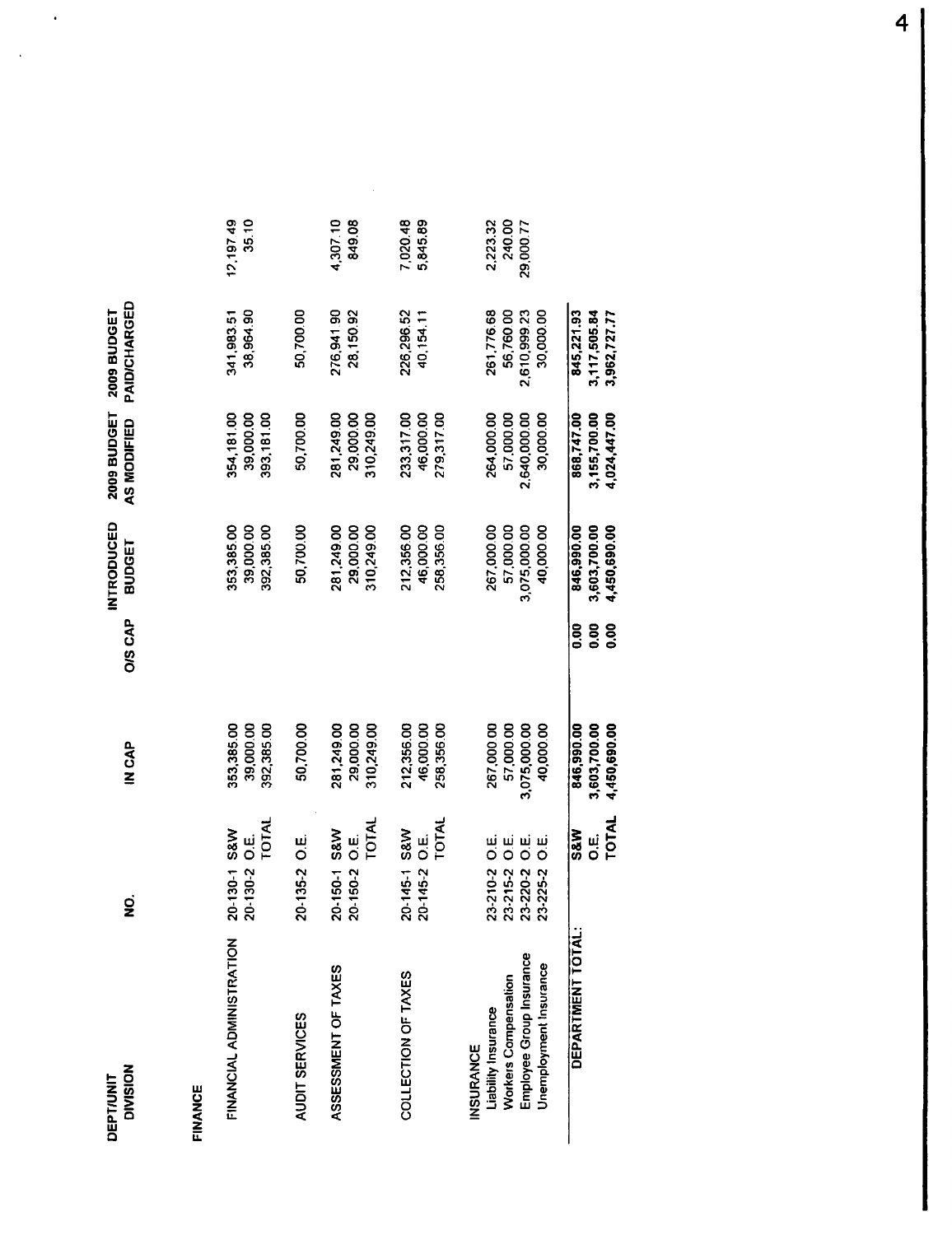| <b>DIVISION</b><br>DEPT/UNIT           | $\overline{Q}$<br>z           |                                | <b>IN CAP</b>                              | <b>O/S CAP</b> | <b>INTRODUCED</b><br>BUDGET                | 2009 BUDGET<br>AS MODIFIED                 | PAID/CHARGED<br>2009 BUDGET |                         |
|----------------------------------------|-------------------------------|--------------------------------|--------------------------------------------|----------------|--------------------------------------------|--------------------------------------------|-----------------------------|-------------------------|
| PUBLIC SAFETY                          |                               |                                |                                            |                |                                            |                                            |                             |                         |
| POLICE DEPARTMENT                      | 25-240-1 S&W<br>25-240-2 O.E. | <b>TOTAL</b>                   | 7,460,848.00<br>160,000.00<br>7,620,848.00 |                | 7,460,848.00<br>160,000.00<br>7,620,848.00 | 7,285,100.00<br>160,000.00<br>7,445,100.00 | 7,050,208.88<br>144,323.05  | 234,891.12<br>15,676.95 |
| POLICE DISPATCH/911                    | 25-250-1<br>25-250-2          | <b>TOTAL</b><br>S&W<br>ui<br>O | 402,626.00<br>1,500.00<br>404,126.00       |                | 402,626.00<br>404,126.00<br>1,500.00       | 387,347.00<br>1,500.00<br>388,847.00       | 374,454.39<br>1,400.00      | 100.00<br>12,892.61     |
| SAFE AND SECURE POL S&W                |                               | S&W                            |                                            | 56,697.00      | 56,697.00                                  | 56,697.00                                  | 56,697.00                   | 0.00                    |
| DRUNK DRIVING ENFORCEMENT              |                               | S&W                            |                                            |                |                                            | 12,075.98                                  | 12,075.98                   | 0.00                    |
| CIICK IT OR TICKET                     |                               | <b>S&amp;W</b>                 |                                            |                |                                            | 4,000.00                                   | 4,000.00                    | 0.00                    |
| MUNICIPAL COURT ALCOHOL ED             |                               | S&W                            |                                            |                |                                            | 4,455.31                                   | 4,455.31                    | 80                      |
| HOUSING/STATE AID                      | 20-100-1                      | TOTAL<br>S&W<br>ui<br>O        | 1,064.00<br>1,100.00<br>2,164.00           |                | 1,064.00<br>1,100.00<br>2,164.00           | 52,439.00<br>1,100.00<br>53,539.00         | 52,439.00<br>659.08         | 80<br>440.92            |
| POLICE CARS                            |                               |                                |                                            |                |                                            |                                            |                             |                         |
|                                        | 25-240-2 O.E.                 | TOTAL                          | 79,000.00<br>79,000.00                     |                | 79,000.00                                  | 79,000.00                                  | 79,000.00                   | 0.00                    |
| OFFICE OF EMER. MANAGEMEI 25-252-1 S&W | 25-252-2                      | ші<br>О                        | 60,709.00<br>6,500.00                      |                | 60,709.00<br>6,500.00                      | 6,500.00<br>59,235.00                      | 87.05<br>57,926.66          | 1,308.34<br>6,412.95    |
|                                        |                               | TOTAL                          | 67,209.00                                  |                | 67,209.00                                  | 65,735.00                                  |                             |                         |

 $\sim$ 

 $\sim$   $\sim$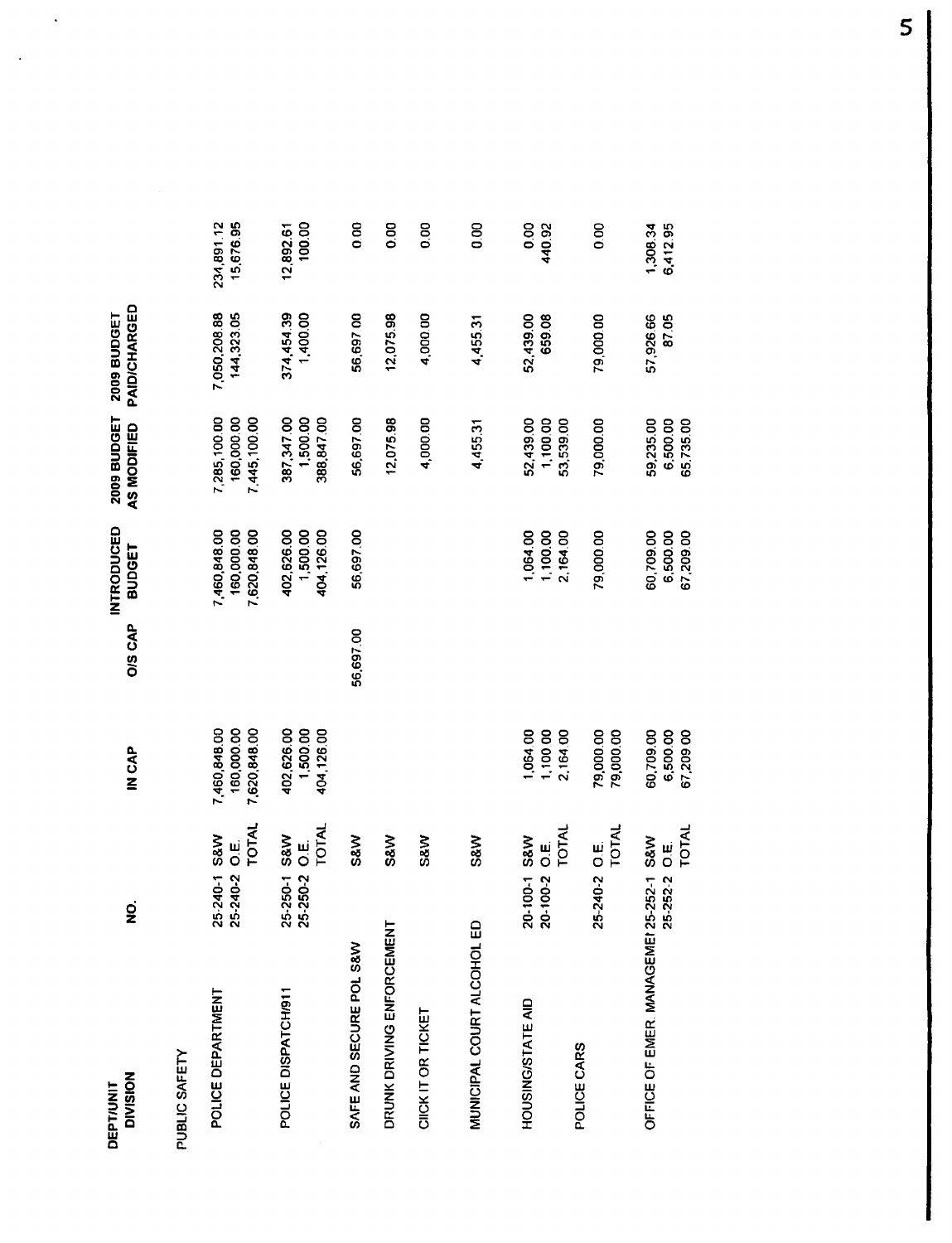| <b>DIVISION</b><br><b>DEPT/UNIT</b> | $\dot{q}$                                                  | <b>IN CAP</b>                         | <b>OIS CAP</b> | INTRODUCED<br><b>BUDGET</b>           | 2009 BUDGET<br>AS MODIFIED            | PAID/CHARGED<br>2009 BUDGET |                       |
|-------------------------------------|------------------------------------------------------------|---------------------------------------|----------------|---------------------------------------|---------------------------------------|-----------------------------|-----------------------|
| LAWRENCE TWP FIRE SERVICES          | TOTAL<br>S&W<br>نا<br>ان                                   | 35,000.00<br>377,251.00<br>342,251.00 |                | 342,251.00<br>35,000.00<br>377,251.00 | 298,503.00<br>35,000.00<br>333,503.00 | 290,244.36<br>34,778.27     | 8,258.64<br>221.73    |
| LOSAP CONTRIBUTION                  | نیا<br>O                                                   |                                       | 37,000.00      | 37,000.00                             | 37,000.00                             | 31,500.00                   | 5,500.00              |
| AID TO SLACKWOOD                    | نیا<br>O<br>25-255-2                                       | 30,000.00                             |                | 30,000.00                             | 30,000.00                             | 30,000.00                   | 0.00                  |
| AID TO LAWRENCE ROAD                | ші<br>О<br>25-255-2                                        | 30,000.00                             |                | 30,000.00                             | 30,000.00                             | 30,000.00                   | 8 <sub>0</sub>        |
| AID TO LAWRENCEVILLE                | 25-255-2 O.E.                                              | 30,000.00                             |                | 30,000.00                             | 30,000.00                             | 30,000.00                   | 0.00                  |
|                                     |                                                            |                                       |                |                                       |                                       |                             |                       |
| EMERGENCY MED SERVICES              | TOTAL<br>25-253-1 S&W<br>25-253-2 O.E.                     | 213,112.00<br>15,000.00<br>228,112.00 |                | 213,112.00<br>15,000.00<br>228,112.00 | 205,895.00<br>40,000.00<br>245,895.00 | 205,895.00<br>27,700.90     | 0.00<br>12,299.10     |
| MUNICIPAL COURT                     | TOTAL<br><b>S&amp;W</b><br>ui<br>O<br>43-490-2<br>43-490-1 | 417,687.00<br>60,000.00<br>477,687.00 | 37,980.00      | 455,667.00<br>60,000.00<br>515,667.00 | 459,848.00<br>60,000.00<br>519,848.00 | 441,792.88<br>55,625.60     | 18,055.12<br>4,374.40 |
| PUBLIC DEFENDER                     | 43-495-1 S&W                                               | 7,000.00                              |                | 7,000.00                              | 7,000.00                              | 7,000.00                    | 0.00                  |
| FIRE INSPECTION                     | <b>TOTAL</b><br>S&W<br>ui<br>O<br>25-268-1<br>25-268-2     | 236,251.00<br>13,000.00<br>249,251.00 |                | 236,251.00<br>13,000.00<br>249,251.00 | 235,544.00<br>13,000.00<br>248,544.00 | 229,037.75<br>12,877.40     | 6,506.25<br>12260     |

 $\mathcal{L}_{\mathbf{r}}$ 

 $\sim$   $\sim$ 

 $\boldsymbol{6}$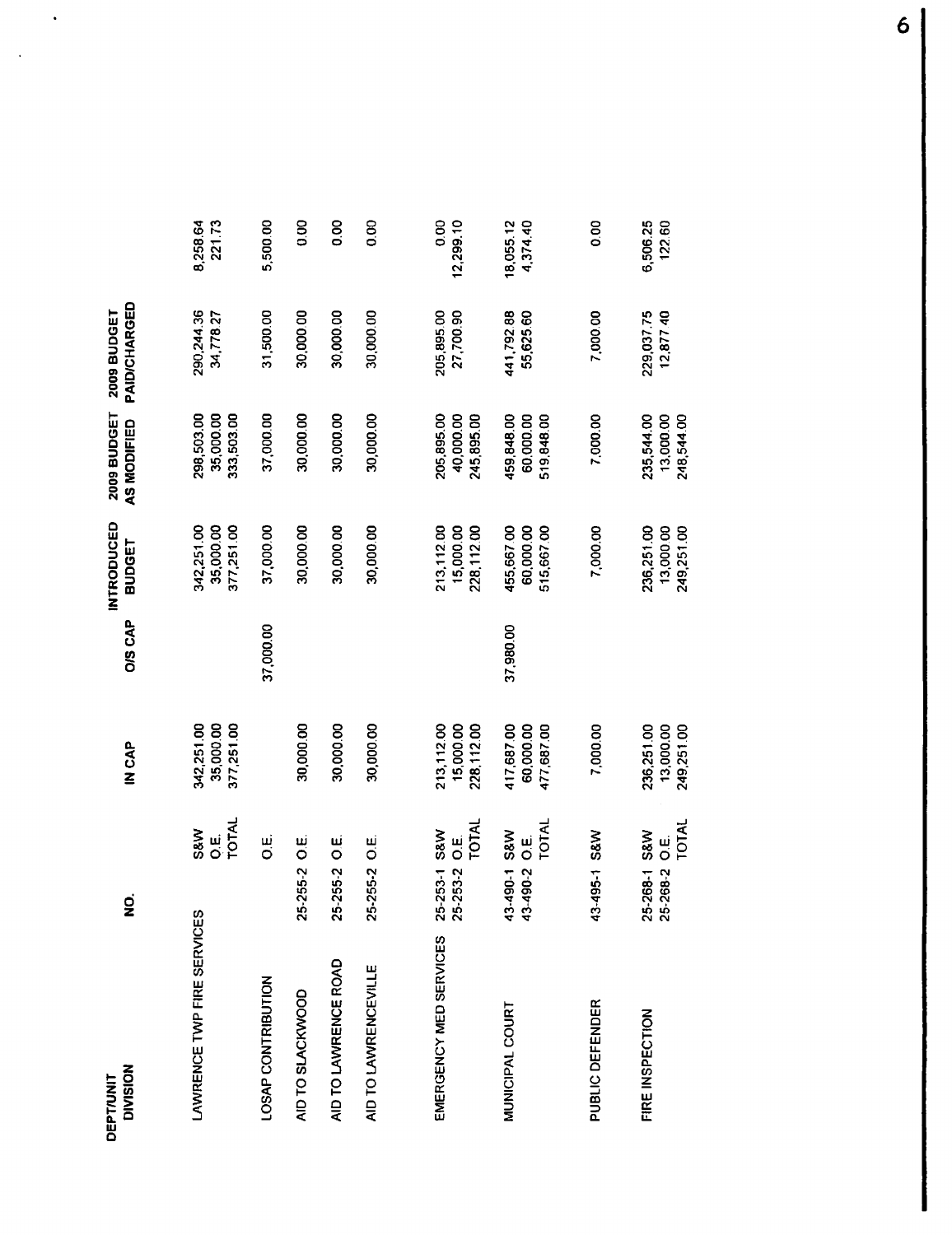| z<br><b>ZOISIVIS</b><br><b>DEPT/UNIT</b> | ø                                      | IN CAP                             | <b>O/S CAP</b>          | <b>INTRODUCED</b><br><b>BUDGET</b> | 2009 BUDGET<br>AS MODIFIED         | PAID/CHARGED<br>2009 BUDGET |                        |
|------------------------------------------|----------------------------------------|------------------------------------|-------------------------|------------------------------------|------------------------------------|-----------------------------|------------------------|
| <b>PEOSHA</b>                            | TOTAL<br>25-265-1 S&W<br>25-265-2 O.E. | 8,859.00<br>40,000.00<br>48,859.00 |                         | 8,859.00<br>48,859.00<br>40,000.00 | 8,810.00<br>39,000.00<br>47,810.00 | 8,717.25<br>34,974.26       | 92.75<br>4,025.74      |
| N.J. BODY ARMOR GRANT                    | u.                                     |                                    |                         |                                    | 6,777.74                           | 6,777.74                    |                        |
| OVER THE LIMIT UNDER ARREST              | ર્<br>ડે                               |                                    |                         |                                    | 16,000.00                          | 16,000.00                   |                        |
| COMM EQUIP PUBLIC HEALTH RESPONS O.E.    |                                        |                                    |                         |                                    | 2,150.00                           | 2,150.00                    |                        |
| HAZARDOUS MATERIAL EMR PLAN              | u<br>O                                 |                                    |                         |                                    | 5,000.00                           | 5,000.00                    |                        |
| POLICE SAFE CORRIDORS TO SCH             | 병                                      |                                    |                         |                                    | 46,079.15                          | 46,079.15                   |                        |
| NJ STATE POLICE EMER MGMT ASST           | ≥<br>≎                                 |                                    |                         |                                    | 5,000.00                           | 5,000.00                    |                        |
| HANGUP JUST DRIVE                        | S&W                                    |                                    |                         |                                    | 4,000.00                           | 4,000.00                    |                        |
| AMBULANCE SERVICES                       | S.N.<br>$\frac{1}{2}$                  |                                    | 229,000.00<br>20,000.00 | 229,000.00<br>20,000.00            | 180,000.00<br>165,000.00           | 112,948.60<br>139,681.90    | 67,051.40<br>25,318.10 |
| JUVENILE JUSTICE STATION HOUSE ADJO.E.   |                                        |                                    |                         |                                    | 57,930.00                          | 57,930.00                   |                        |
| OBEY THE SIGNS/PAY THE FINES             | ui<br>O                                |                                    |                         |                                    | 4,000.00                           | 4,000.00                    |                        |
| <b>DEPARTMENT TOTAL:</b>                 | <b>S&amp;W</b><br>ui<br>O              | 501,100.00<br>9,150,407.00         | 323,677.00<br>57,000.00 | 558,100.00<br>9,474,084.00         | 9,339,879.29<br>791,106.89         | 8,990,823.06<br>716,614.40  |                        |
|                                          | TOTAL                                  | 9,651,507.00                       | 380,677.00              | 10,032,184.00                      | 10,130,986.18                      | 9,707,437.46                |                        |

 $\ddot{\phantom{a}}$ 

 $\ddot{\phantom{a}}$ 

 $\overline{\mathbf{z}}$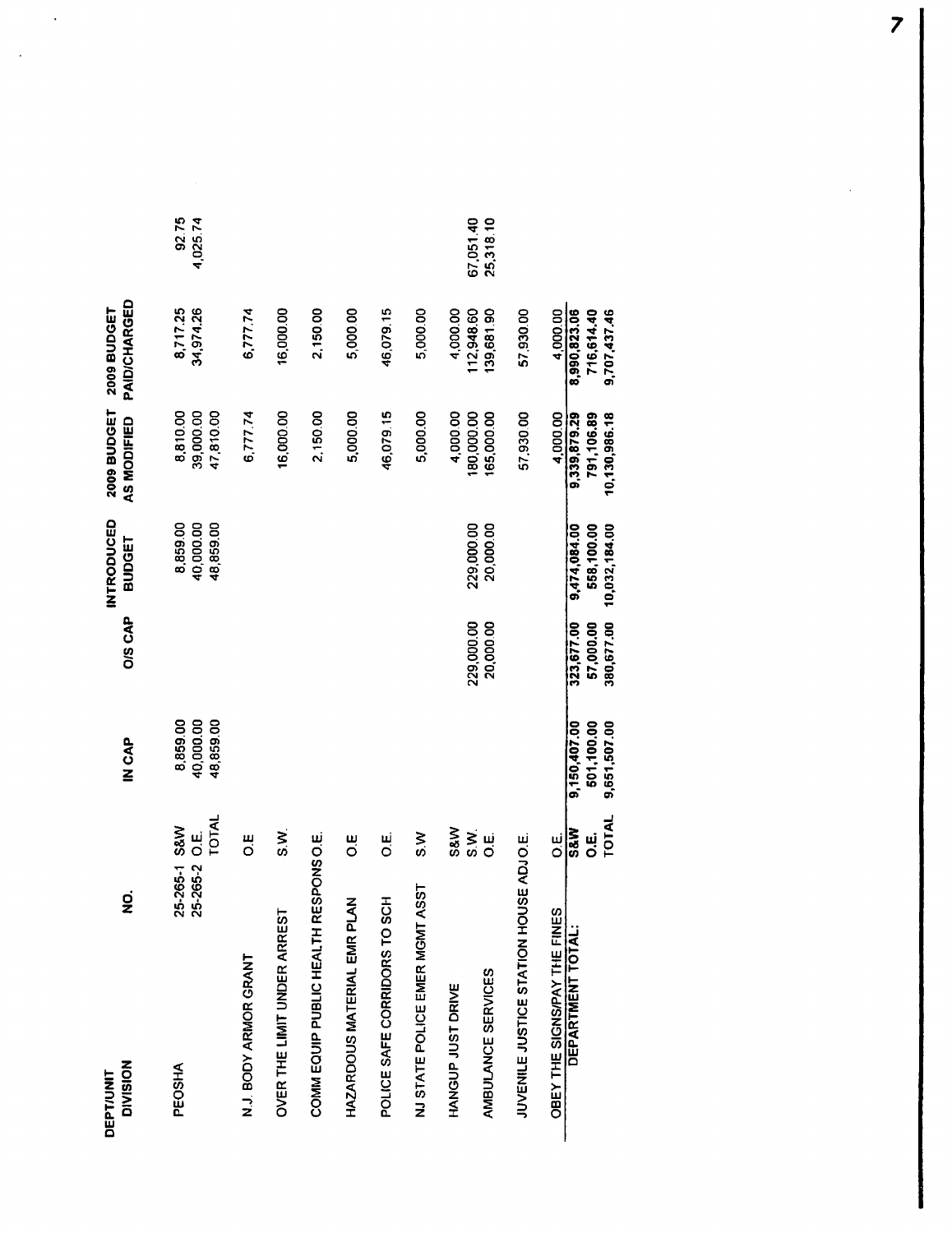| <b>DIVISION</b><br>DEPT/UNIT    | gi                                                               | <b>CAP</b>                             | O/S CAP | INTRODUCED<br><b>BUDGET</b>            | <b>2009 BUDGET</b><br>AS MODIFIED      | <b>PAID/CHARGED</b><br>2009 BUDGET |                        |
|---------------------------------|------------------------------------------------------------------|----------------------------------------|---------|----------------------------------------|----------------------------------------|------------------------------------|------------------------|
| STREETS & ROADS<br>PUBLIC WORKS | TOTAL<br><b>S&amp;M</b><br>ui<br>O<br>26-290-2<br>26-290-1       | 47.000.00<br>697,376.00<br>650,376.00  |         | 650,376.00<br>47,000.00<br>697,376.00  | 710,425.00<br>663,425.00<br>47,000.00  | 644,729.67<br>46.016.51            | 983.49<br>18,695.33    |
| PUBLIC WORKS ADMIN              | TOTAL<br>S&W<br>ښا<br>O<br>1-006-90<br>26-300-2                  | 23,550.00<br>202,307.00<br>225,857.00  |         | 202,307.00<br>23,550.00<br>225,857.00  | 202,271.00<br>23,550.00<br>225,821.00  | 17,033.85<br>198,702.51            | 3,568.49<br>6,516.15   |
| SNOW REMOVAL                    | TOTAL<br>S&W<br>ui<br>O<br>$6 - 300 - 1$<br>26-300-2             | 43,000.00<br>65,000.00<br>108,000.00   |         | 65,000.00<br>43,000.00<br>108,000.00   | 35,000.00<br>65,000.00<br>100,000.00   | 51,515.00<br>25,209.87             | 9,790.13<br>13,485.00  |
| <b>VEHICLE/EQUIP MAINT</b>      | TOTAL<br><b>S&amp;W</b><br>ىن<br>Ö<br>26-315-2<br>$26 - 315 - 1$ | 312,702.00<br>290,000,00<br>602,702.00 |         | 312,702.00<br>290,000.00<br>602,702.00 | 291,004.00<br>295,000.00<br>586,004.00 | 273,061.32<br>280,806.19           | 17,942.68<br>14,193.81 |
| BUILDINGS AND GROUNDS           | TOTAL<br>6-310-1 S&W<br>نيا<br>O<br>26-310-2                     | 231,667.00<br>187,000.00<br>418,667.00 |         | 231,667.00<br>187,000.00<br>418,667.00 | 107,000.00<br>300,362.00<br>407,362.00 | 281,502.99<br>87,575.45            | 19,424.55<br>18,859.01 |
| ECOLOGICAL CENTER               | ui<br>O<br>63002                                                 | 300.00                                 |         | 300.00                                 | 500.00                                 | 110.00                             | 390.00                 |
| SOLID WASTE COLLECTION          | 6-305-2 O.E.                                                     | 1,040,000.00                           |         | 1,040,000.00                           | 1,058,800.00                           | 975.427.25                         | 83,372.75              |
| GARBAGE AND TRASH - MCIA        | نیا<br>O<br>32-465-2                                             | 1,800,000.00                           |         | 1,800,000.00                           | 1,800,000.00                           | 1,574,050.98                       | 225,949.02             |
| APARTMENT COMPLEX TRASH 2       | 6-306-2 O.E.                                                     | 290,000.00                             |         | 290,000.00                             | 300,000.00                             | 115.602.62                         | 184,397.38             |

 $\sim$   $\sim$ 

 $\sim 10$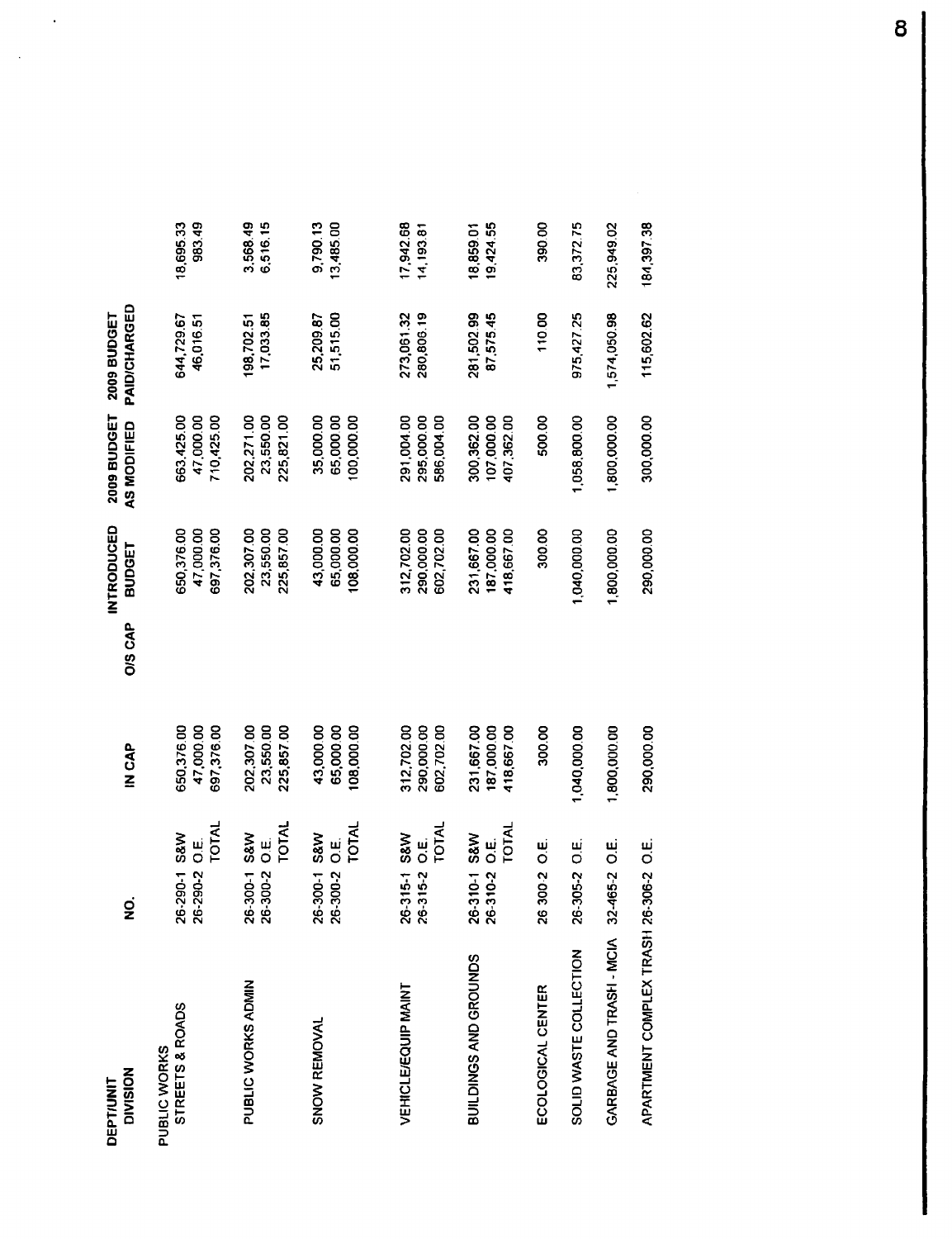| <b>DIVISION</b><br><b>DEPT/UNIT</b> | g<br>Z                                        | IN CAP                                | <b>OIS CAP</b>         | <b>INTRODUCED</b><br><b>BUDGET</b>    | 2009 BUDGET<br>AS MODIFIED            | PAID/CHARGED<br>2009 BUDGET  |                      |
|-------------------------------------|-----------------------------------------------|---------------------------------------|------------------------|---------------------------------------|---------------------------------------|------------------------------|----------------------|
| PARK MAINTENANCE                    | <b>TOTAL</b><br>18-375-1 S&W<br>28-375-2 O.E. | 217,078.00<br>85,500.00<br>131,578.00 |                        | 131,578.00<br>217,078.00<br>85,500.00 | 184,624.00<br>70,000.00<br>254,624.00 | 181,624.00<br>65,236.22      | 3,000.00<br>1,763.78 |
| CLEAN COMMUNITIES GRANT             | ш<br>О                                        |                                       |                        |                                       | 47.018.73                             | 47,018.73                    | 80                   |
| SOLID WASTE RECYCLING               | نيا<br>O                                      |                                       |                        |                                       |                                       |                              |                      |
| NJDEP RECYCLING TAX                 | ui<br>O                                       |                                       | 34,000.00              | 34,000.00                             | 27,000.00                             | 27,000.00                    | 0.00                 |
| DEPARTMENT TOTAL:                   | <b>S&amp;N</b>                                | 1,571,630.00                          | 8.00                   | 1,571,630.00                          | 1,676,686.00                          | 1,604,830.36                 |                      |
|                                     | TOTAL<br>ม<br>อี                              | 3,828,350.00<br>5,399,980.00          | 34,000.00<br>34,000.00 | 3,862,350.00<br>5,433,980.00          | 5,517,554.73<br>3,840,868.73          | 3,287,392.80<br>4,892,223.16 |                      |

 $\mathcal{L}^{\text{max}}_{\text{max}}$  , where  $\mathcal{L}^{\text{max}}_{\text{max}}$ 

 $\sim$   $\sim$ 

 $\sim$   $\sim$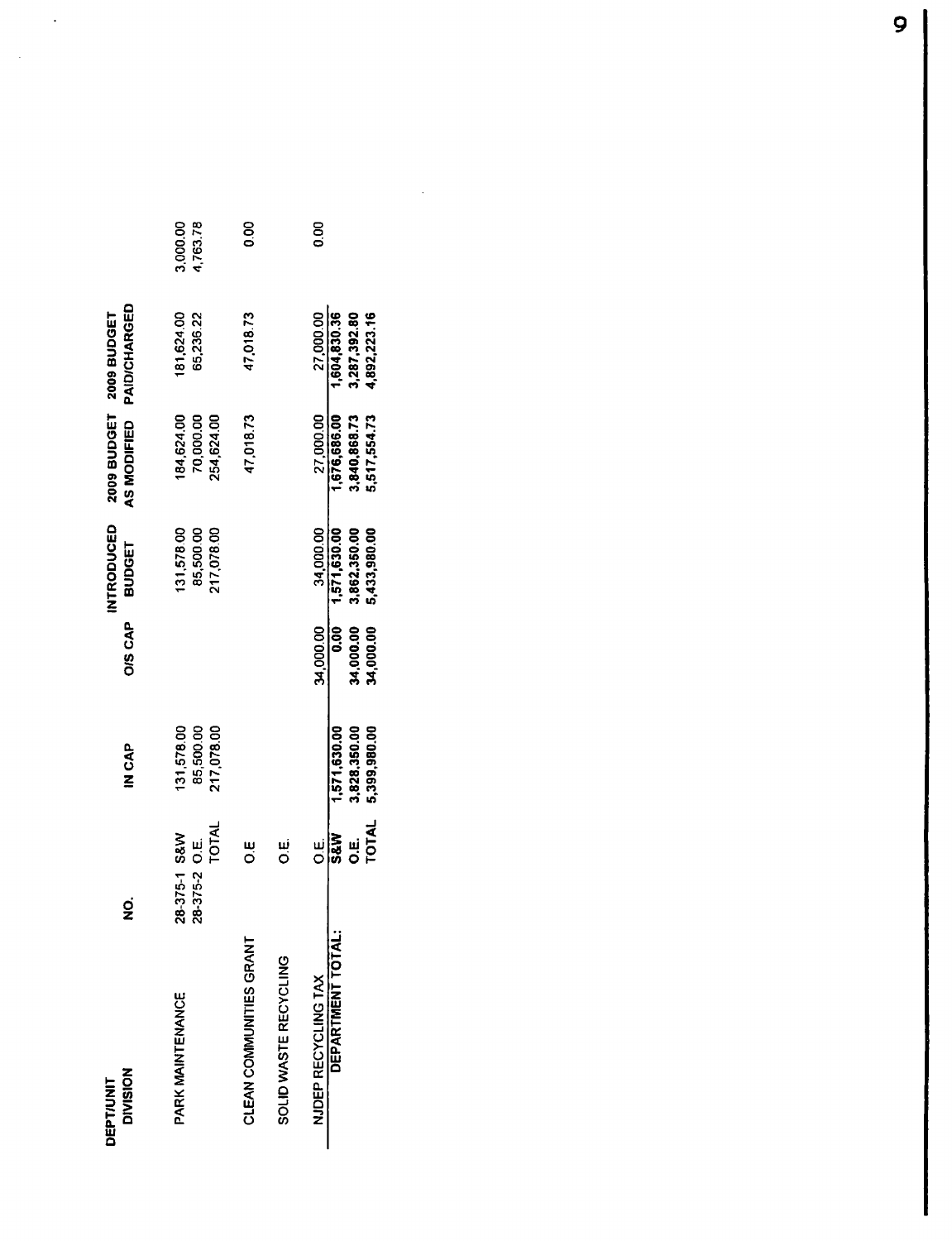| <b>DIVISION</b><br><b>DEPT/UNIT</b>         | g                                    | IN CAP                                 | O/S CAP | <b>INTRODUCED</b><br><b>BUDGET</b>     | 2009 BUDGET<br>AS MODIFIED             | <b>PAID/CHARGED</b><br>2009 BUDGET |                       |
|---------------------------------------------|--------------------------------------|----------------------------------------|---------|----------------------------------------|----------------------------------------|------------------------------------|-----------------------|
| RECREATION SERVICES<br>RECREATION           | TOTAL<br>8-370-1 S&W<br>8-370-2 O.E. | 153,000.00<br>360,600.00<br>513,600.00 |         | 360,600.00<br>153,000.00<br>513,600.00 | 341,808.00<br>155,900.00<br>497,708.00 | 307,155.55<br>148,767.94           | 34,652.45<br>7,132.06 |
| SENIOR CITIZEN PROGRAM                      | TOTAL<br>8-370-1 S&W<br>8-370-2 O.E. | 13,000.00<br>132,189.00<br>145,189.00  |         | 13,000.00<br>132,189.00<br>45,189.00   | 117,305.00<br>13,000.00<br>130,305.00  | 114, 138. 18<br>12,004.52          | 3,166.82<br>995.48    |
| SPECIAL EVENTS (unclassified) 30-420-2 O.E. |                                      | 19,000.00                              |         | 19,000.00                              | 21,750.00                              | 17,849.36                          | 3,900.64              |
| MERCER COUNTY SENIOR CTF41-840              | ښا<br>C                              |                                        |         |                                        | 365,950.00                             | 365,950.00                         |                       |
|                                             |                                      |                                        |         |                                        |                                        |                                    |                       |

 $\sim$   $\sim$ 

 $\bar{\beta}$ 

 $\mathcal{L}_{\text{eff}}$ 

| 21,293.7   | 544,571.82<br>965,865.55               |              |
|------------|----------------------------------------|--------------|
| 159,113.00 | 556,600.00<br>.015,713.00              |              |
| 92,789.01  | <b>185,000.00</b><br>677,789.00        |              |
|            | 0.00                                   |              |
|            | 492,789.00<br>185,000.00<br>677,789.00 |              |
| Š&W        | نبا<br>آ                               | <b>TOTAL</b> |
|            |                                        |              |

 $10<sub>o</sub>$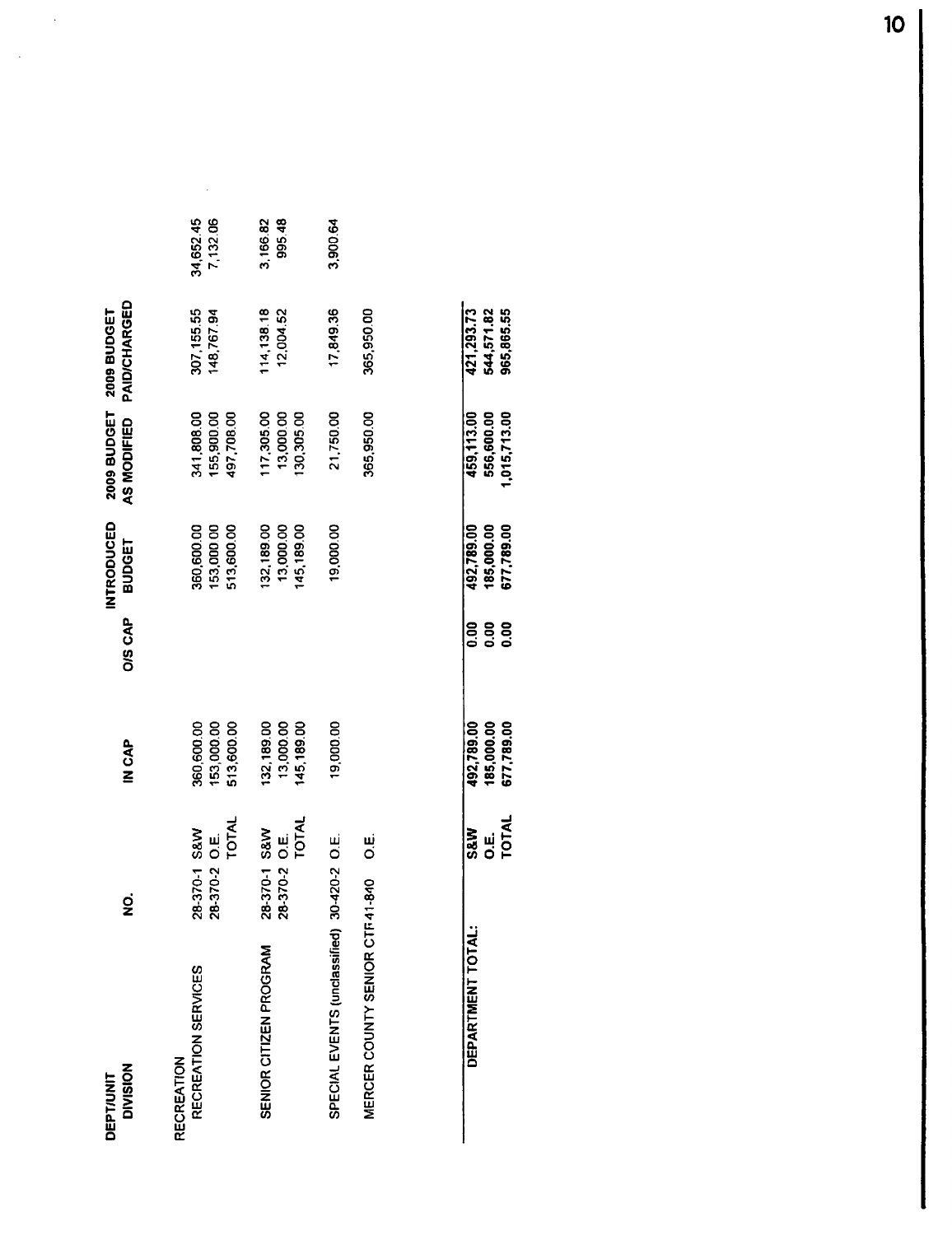| <b>DIVISION</b><br><b>DEPT/UNIT</b>     | g                                                   | IN CAP                                | <b>OIS CAP</b>                 | <b>INTRODUCED</b><br><b>BUDGET</b>    | 2009 BUDGET<br>AS MODIFIED             | PAID/CHARGED<br><b>2009 BUDGET</b>     |                       |
|-----------------------------------------|-----------------------------------------------------|---------------------------------------|--------------------------------|---------------------------------------|----------------------------------------|----------------------------------------|-----------------------|
| PUBLIC HEALTH SERVICES<br><b>HEALTH</b> | TOTAL<br>27-330-1 S&W<br>ui<br>O<br>27-330-2        | 345,061.00<br>42,000.00<br>387,061.00 |                                | 387,061.00<br>345,061.00<br>42,000.00 | 371,545.00<br>40,000.00<br>411,545.00  | 361,421.20<br>37,770.14                | 10,123.80<br>2,229.86 |
| PUBLIC HEALTH PRIORITY                  | TOTAL<br>S&W<br>انا<br>O                            |                                       | 10,066.00<br>10,066.00         | 10,066.00<br>10,066.00                | 9,880.00<br>9,880.00                   | 9,880.00                               | 0.00                  |
| ANIMAL CONTROL SERVICES                 | <b>TOTAL</b><br>27-340-1 S&W<br>ui<br>O<br>27-340-2 | 40,793.00<br>14,000.00<br>54,793.00   |                                | 54,793.00<br>40,793.00<br>14,000.00   | 14,000.00<br>60,168.00<br>46,168.00    | 46,168.00<br>8,547.49                  | 0.00<br>5,452.51      |
| H1NU VIRUS VACCINATIONS                 | Ш<br>О                                              |                                       |                                |                                       | 86,276.00                              | 86,276.00                              |                       |
| HEPATITIS B INNOCULATIONS               | نیا<br>O                                            |                                       |                                |                                       | 235.56                                 | 235.56                                 |                       |
| DEPARTMENT TOTAL:                       | TOTAL<br><b>S&amp;W</b><br>ui<br>O                  | 56,000.00<br>441,854.00<br>385,854.00 | 0.00<br>10,066.00<br>10,066.00 | 451,920.00<br>385,854.00<br>66,066.00 | 150,391.56<br>568,104.56<br>417,713.00 | 407,589.20<br>142,709.19<br>550,298.39 |                       |

 $\ddot{\phantom{a}}$ 

 $\ddot{\phantom{a}}$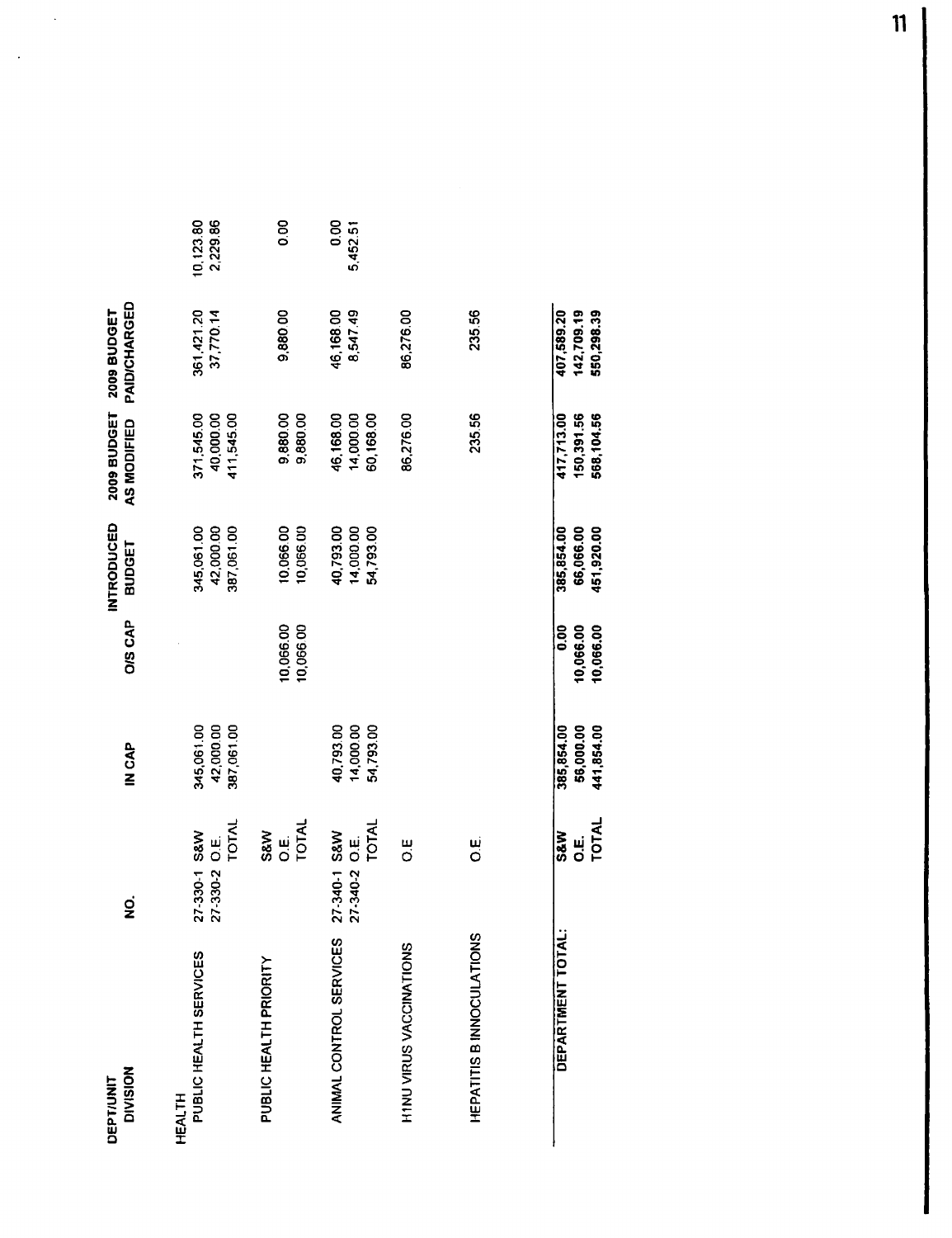| <b>DIVISION</b><br>DEPT/UNIT                  | g                                                                            | IN CAP                                     | <b>O/S CAP</b>                | INTRODUCED<br><b>BUDGET</b>                | 2009 BUDGET<br>AS MODIFIED                 | PAID/CHARGED<br>2009 BUDGET                |                       |
|-----------------------------------------------|------------------------------------------------------------------------------|--------------------------------------------|-------------------------------|--------------------------------------------|--------------------------------------------|--------------------------------------------|-----------------------|
| COMM DEV DIR/PLANNER<br>COMMUNITY DEVELOPMENT | TOTAL<br>S&W<br>نا<br>Ö<br>20-170-1<br>20-170-2                              | 135,863.00<br>10,000.00<br>145,863.00      |                               | 135,863.00<br>10,000.00<br>145,863.00      | 10,000.00<br>173,550.00<br>163,550.00      | 2,274.90<br>160,985.94                     | 7,725.10<br>2,564.06  |
| ENGINEERING SERVICES                          | TOTAL<br>S&W<br>Ш<br>О<br>20-165-2<br>20-165-1                               | 251,416.00<br>17,000.00<br>268,416.00      |                               | 251,416.00<br>17,000.00<br>268,416.00      | 315,527.00<br>17,000.00<br>332,527.00      | 303,806.63<br>15,590.14                    | 1,409.86<br>11,720.37 |
| CONSTRUCTION OFFICIAL                         | <b>TOTAL</b><br><b>S&amp;W</b><br>$\frac{1}{\alpha}$<br>22-195-1<br>22-195-2 | 703,546.00<br>492,000.00<br>1,195,546.00   |                               | 703,546.00<br>1,195,546.00<br>492,000.00   | 1,359,610.00<br>867,610.00<br>492,000.00   | 837,722.28<br>460,604.32                   | 29,88772<br>31,395.68 |
| PLANNING & REDEVELOP                          | TOTAL<br>S&W<br>نیا<br>O<br>20-171-1<br>20-171-2                             | 84,765.00<br>2,000.00<br>86,765.00         |                               | 84,765.00<br>86,765.00<br>2,000.00         | 84,765.00<br>2,000.00<br>86,765.00         | 1,696.80<br>82,144.44                      | 2,620.56<br>303.20    |
| SMART GROWTH SUSTAINABLE                      | نیا<br>O                                                                     |                                            |                               |                                            | 7,000.00                                   | 7,000.00                                   | 0.00                  |
| N J. CLEAN ENERGY PROGRAM                     | نیا<br>O                                                                     |                                            |                               |                                            | 15,050.25                                  | 15,050.25                                  |                       |
| RECREATION TRAILS PROGRAM                     | ші<br>О                                                                      |                                            |                               |                                            | 16,520.00                                  | 16,520.00                                  |                       |
|                                               |                                                                              |                                            |                               | 0.00<br>0.00                               |                                            |                                            |                       |
| DEPARTMENT TOTAL:                             | <b>TOTAL</b><br>$\overline{\text{ss}}$<br>ښا<br>O                            | 521,000.00<br>1,696,590.00<br>1,175,590.00 | $\frac{8}{2}$<br>80.0<br>0.00 | 1,175,590.00<br>1,696,590.00<br>521,000.00 | 1,431,452.00<br>559,570.25<br>1,991,022.25 | 1,384,659.29<br>1,903,395.70<br>518,736.41 |                       |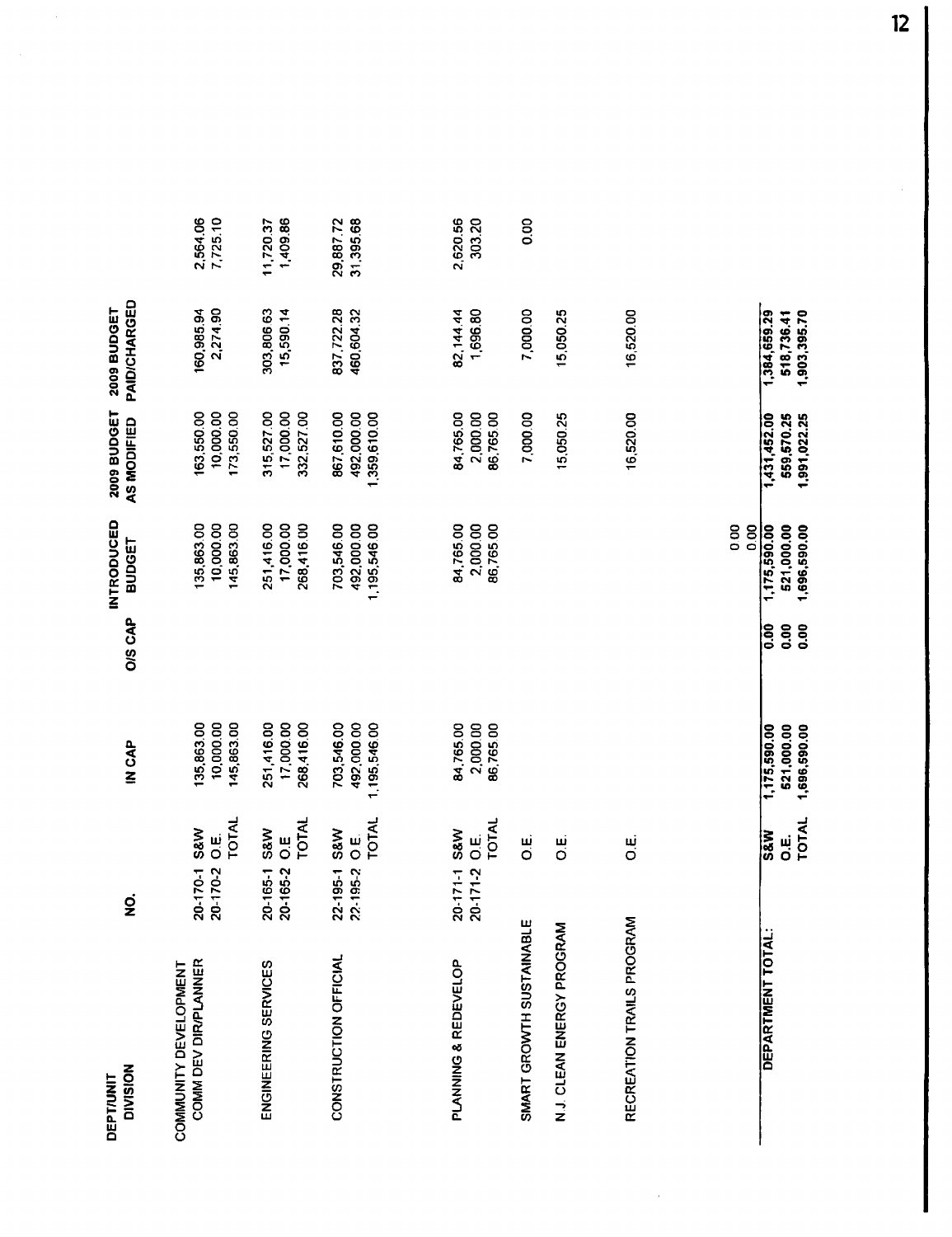| <b>DIVISION</b><br><b>DEPT/UNIT</b>     | gi                              | IN CAP                           | INTRODUCED<br><b>BUDGET</b><br><b>O/S CAP</b> | 2009 BUDGET<br>AS MODIFIED       | PAID/CHARGED<br>2009 BUDGET |                    |
|-----------------------------------------|---------------------------------|----------------------------------|-----------------------------------------------|----------------------------------|-----------------------------|--------------------|
| BOARDS & COMMITTEES<br>ZONING BOARD     | 21-185-2 O.E.                   | 38,000.00                        | 38,000.00                                     | 38,000.00                        | 37,461.82                   | 538.18             |
| PLANNING BOARD                          | $1-180-2$ O.E.<br>స             | 92,000.00                        | 92,000.00                                     | 92,000.00                        | 79,871.49                   | 12,128.51          |
| NEIGHBORHOOD CENTER                     | 28-370-2 O.E                    | 98,000.00                        | 98,000.00                                     | 104,000.00                       | 93,833.33                   | 10,166.67          |
| HISTORIC PRESERVATION COM 20-175-2 O.E. |                                 | 1,000.00                         | 1,000.00                                      | 1,000.00                         | 0.00                        | 1,000.00           |
| RENT STABILIZATION BOARD 22-200-2 O.E.  |                                 | 500.00                           | 500.00                                        | 500.00                           | 0.00                        | 500.00             |
| CABLET V. ADVISORY BOARD 20-101-2 O.E.  |                                 | 500.00                           | 500.00                                        | 500.00                           | 0.00                        | 500.00             |
| PUBLIC SAFETY ADVIS. COMM. 25-270-1 S&W | TOTAL<br>ui<br>O<br>25-270-2    | 1,200.00<br>100.00<br>1,300.00   | 1,200.00<br>100.00<br>1,300.00                | 1,200.00<br>100.00<br>1,300.00   | 0.00<br>758.31              | 441.69<br>100.00   |
| ENVIRONMENTAL RESOUR.                   | 20-178-2 O.E.                   | 700.00                           | 700.00                                        | 700.00                           | 80                          | 700.00             |
| <b>HISTORIAN</b>                        | TOTAL<br>20-175-2 S&W<br>Ш<br>О | 3,000.00<br>1,700.00<br>4,700.00 | 3,000.00<br>1,700.00<br>4,700.00              | 3,000.00<br>1,700.00<br>4,700.00 | 2,260.00<br>347.00          | 740.00<br>1,353.00 |

 $\hat{\mathcal{A}}$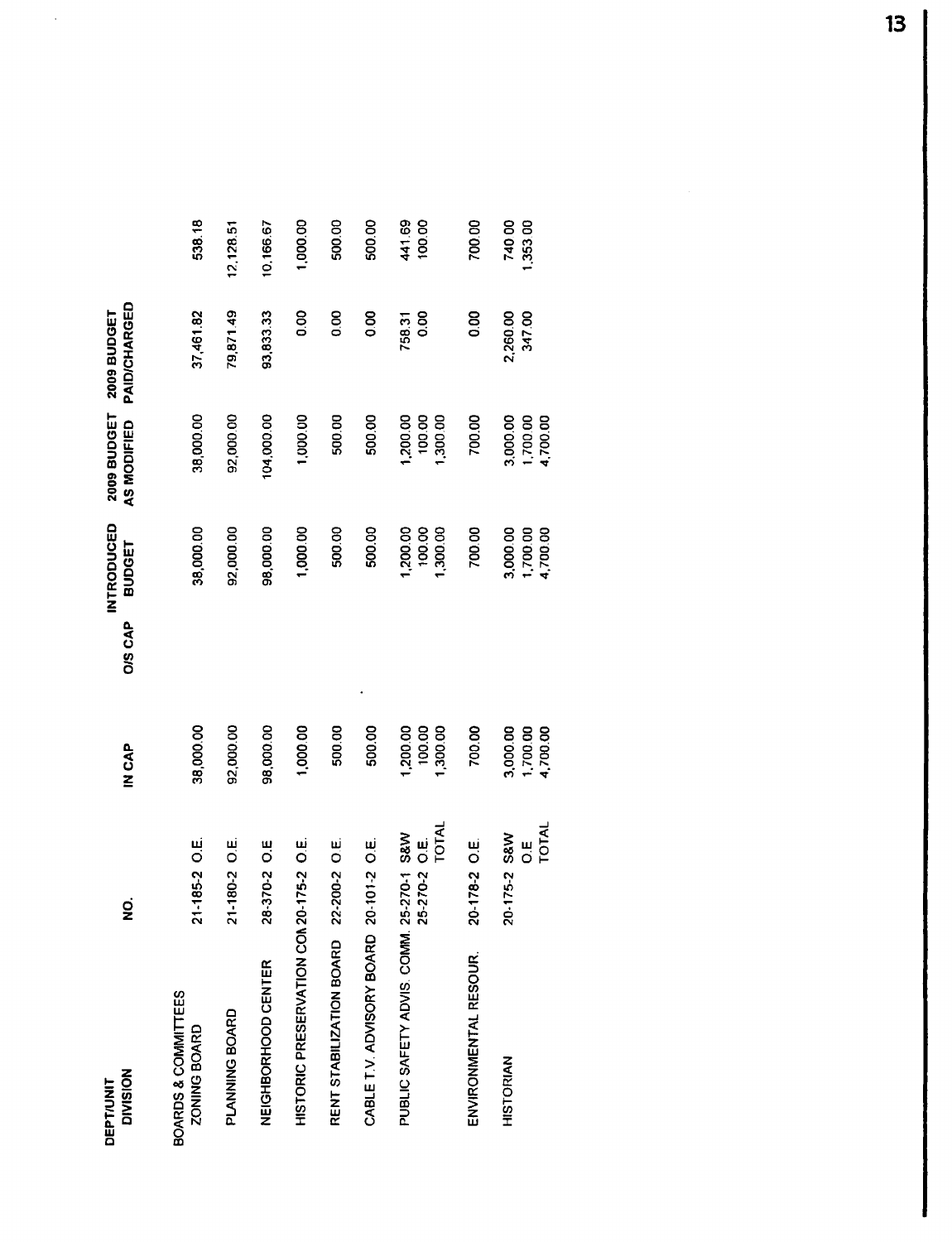| <b>DIVISION</b><br><b>DEPT/UNIT</b>        | g                                             | dAC<br>N<br>CAP                      | O/S CAP                        | INTRODUCED<br>BUDGET                 | 2009 BUDGET<br>AS MODIFIED           | PAID/CHARGED<br><b>2009 BUDGET</b>   |                   |
|--------------------------------------------|-----------------------------------------------|--------------------------------------|--------------------------------|--------------------------------------|--------------------------------------|--------------------------------------|-------------------|
| SHADE TREE ADV. COMMITTEE 28-375-2 S&W     | TOTAL<br>نيا<br>Ö                             | <b>0.00</b><br>1,000.00<br>1,000.00  |                                | <b>0.00</b><br>1,000.00<br>1,000.00  | 1,000.00<br>0.00<br>1,000.00         | 503.00                               | 0.00<br>497.00    |
| CONST BOARD OF APPEALS                     | TOTAL<br>2-200-1 S&W<br>2-200-2 O.E           | 100.00<br>200.00<br>300.00           |                                | 200.00<br>100.00<br>300.00           | 200.00<br>100.00<br>300.00           | 0.00<br>108.33                       | 100.00<br>91.67   |
| MUNICIPAL ALLIANCE                         | نيا<br>O                                      |                                      | 27,103.00                      | 27,103.00                            | 27,103.00                            | 27,103.00                            | 80                |
| GROWTH & REDEVELOPMENT<br><b>COMMITTEE</b> | TOTAL<br>20-170-1 S&W<br>ui<br>O<br>$0.170-2$ | 1,300 00<br>3,000.00<br>4,300.00     |                                | 1,300.00<br>4,300.00<br>3,000.00     | 1,300.00<br>3,000.00                 | 433.32<br>1,761.47                   | 866.68<br>,238.53 |
| DEPARTMENT TOTAL:                          | <b>TOTAL</b><br><b>S&amp;W</b><br>ui<br>O     | 5,700.00<br>236,600.00<br>242,300.00 | 0.00<br>27,103.00<br>27,103.00 | 5,700.00<br>263,703.00<br>269,403.00 | 5,700.00<br>269,703.00<br>275,403.00 | 3,559.96<br>244,441.07<br>240,881.11 |                   |

 $\sim$   $\sim$ 

 $\sim 10$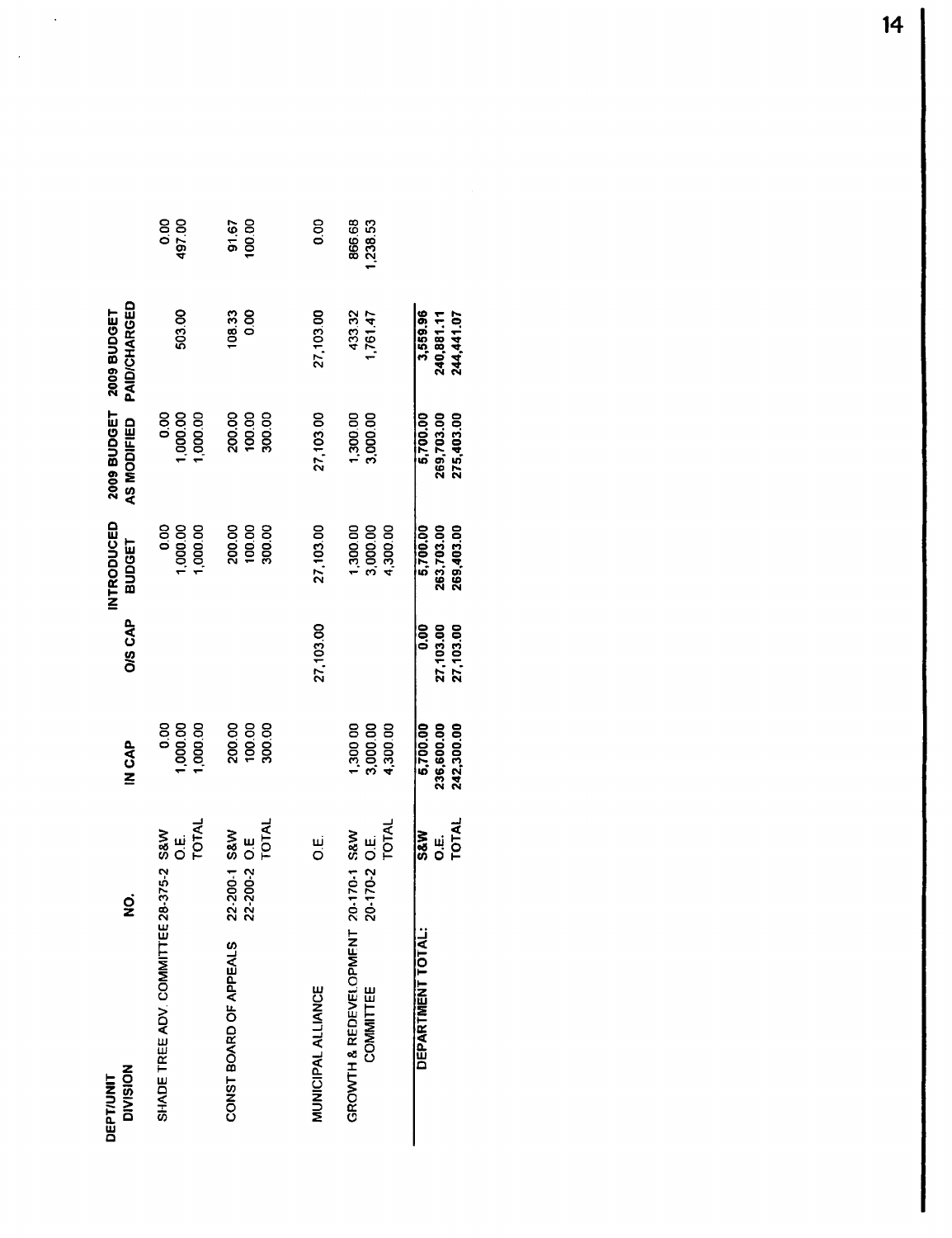| <b>DIVISION</b><br><b>DEPT/UNIT</b>                 | ġ                                                              | IN CAP                      | <b>O/S CAP</b>                       | <b>INTRODUCED</b><br>BUDGET          | 2009 BUDGET<br>AS MODIFIED                 | PAID/CHARGED<br><b>2009 BUDGET</b>   |                    |
|-----------------------------------------------------|----------------------------------------------------------------|-----------------------------|--------------------------------------|--------------------------------------|--------------------------------------------|--------------------------------------|--------------------|
| FIRE HYDRANT SERVICE<br>UTILITIES<br>$\overline{a}$ | $\begin{array}{c} \mathbf{u} \\ \mathbf{0} \end{array}$<br>900 | 1,500,000.00<br>0.00        | 280,000.00                           | 1,500,000.00<br>280,000.00           | 1,530,000.00<br>280,000.00                 | 1,345,007.06<br>280,000.00           | 0.00<br>184,992.94 |
| DEPARTMENT TOTAL:                                   | ש∣<br>ס                                                        | 1,500,000.00                | 280,000.00                           | 1,780,000.00                         | 1,810,000.00                               | 1,625,007.06                         |                    |
| STATUTORY EXPENDITURES<br>P.E.R.S.                  | 36-471-2 O.E.                                                  | 550,259.00                  |                                      | 550,259.00                           | 487,670.00                                 | 487,670.00                           | $\frac{8}{2}$      |
| SOCIAL SECURITY                                     | ui<br>O<br>$36 - 472 - 2$                                      | 620,000.00                  |                                      | 620,000.00                           | 620,000.00                                 | 583,987.27                           | 36,012.73          |
| CONSOL POL & FIRE RS                                | نيا<br>O<br>36-474-2                                           |                             |                                      |                                      |                                            |                                      | 8.00               |
| POLICE & FIRE R.S.                                  | ښ<br>O<br>36-475-2                                             | 2,017,366.00                |                                      | 2,017,366.00                         | 1,503,110.00                               | 1,503,103.00                         | 7.00               |
| DEPARTMENT TOTAL:                                   | نيا<br>O                                                       | 3,187,625.00                | 0.00                                 | 3,187,625.00                         | 2,610,780.00                               | 2,574,760.27                         |                    |
| ACCUMULATED ABSENCES<br>UNCLASSIFIED                | S.V.                                                           | $\frac{6}{1}$               |                                      | 1,00                                 | 100                                        | $\frac{8}{2}$                        | 100                |
| SALARY ADJUSTMENTS                                  | S.W.<br>$30 - 421 - 1$                                         | $\frac{8}{100}$             |                                      | $\frac{5}{2}$                        | 410,000.00                                 | 0.00                                 | 410,000.00         |
| E.L.S.A.                                            | ښا<br>O<br>$-455-2$<br>5                                       |                             | 4,405,000.00                         | 4,405,000.00                         | 4,405,000.00                               | 4,403,635.07                         | 1,364.93           |
| DEPARTMENT TOTAL:                                   | TOTAL<br>S.K<br>ui<br>O                                        | 2.00<br><b>2.00</b><br>0.00 | 0.00<br>4,405,000.00<br>4,405,000.00 | 2.00<br>4,405,000.00<br>4,405,002.00 | 4,405,000.00<br>4,815,001.00<br>410,001.00 | 0.00<br>4,403,635.07<br>4,403,635.07 |                    |

 $\mathbb{R}^2$ 

 $\mathcal{A}$ 

 $\frac{1}{\sqrt{2}}$ 

15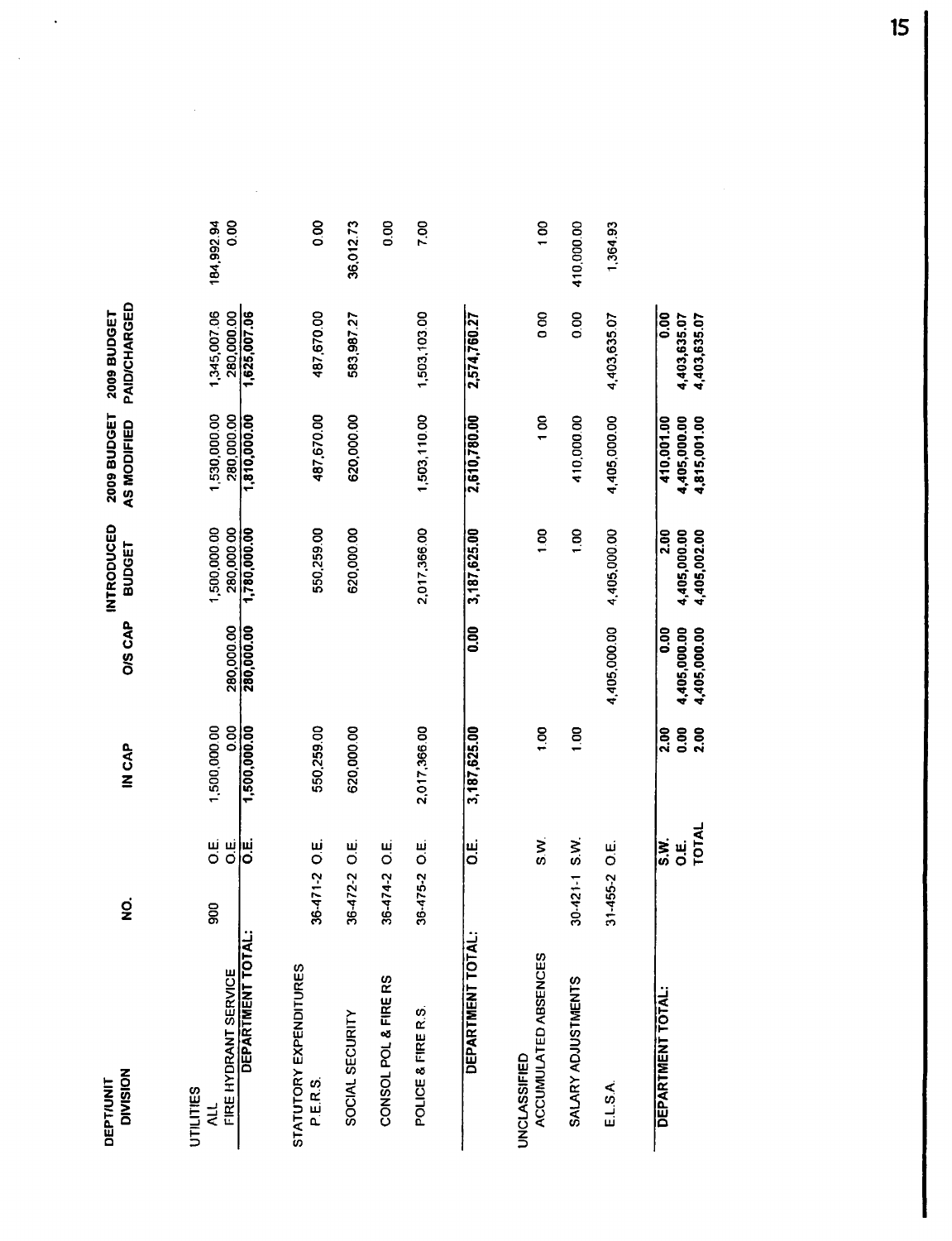| <b>DIVISION</b><br><b>DEPT/UNIT</b>  | g                    | <b>IN CAP</b> | <b>O/S CAP</b>    | <b>INTRODUCED</b><br><b>BUDGET</b> | 2009 BUDGET<br>AS MODIFIED | PAID/CHARGED<br><b>2009 BUDGET</b> |               |
|--------------------------------------|----------------------|---------------|-------------------|------------------------------------|----------------------------|------------------------------------|---------------|
| CAPITAL IMPROVEMENT                  |                      |               |                   |                                    |                            |                                    |               |
| CAPITAL IMPROVEMENT                  | 14-900-2 O.E.        |               | 75,000.00         | 75,000.00                          | 105,000.00                 | 105,000.00                         | 0.00          |
|                                      |                      |               |                   |                                    | 0.00                       |                                    | 0.00          |
| DEPARTMENT TOTAL:                    | ш<br>О               | 0.00          | 75,000.00         | 75,000.00                          | 105,000.00                 | 105,000.00                         |               |
| BOND PRINCIPAL<br>DEBT SERVICE       | 15-920-2 O.E.        |               | 2,850,000.00      | 2,850,000.00                       | 2,800,000.00               | 2,800,000.00                       | 0.00          |
| BAN PRINCIPAL                        | ui<br>O<br>5-925-2   |               |                   |                                    | 0.00                       |                                    | 0.00          |
| BOND INTEREST                        | نیا<br>O<br>15-930-2 |               | 815,300.00        | 815,300.00                         | 913,345.00                 | 913,345.00                         | $\frac{8}{2}$ |
| BAN INTEREST                         | نیا<br>O<br>15-935-2 |               | 32,800.00         | 32,800.00                          | 0.00                       | 8.00                               | $\frac{8}{2}$ |
| GREEN ACRES LOAN                     | <u>ین</u><br>5-940-2 |               |                   | 0.00                               | 0.00                       | 0.00                               | 8.0           |
| INFRASTRUCTURE LOAN                  | U.                   |               |                   | 0.00                               | 0.00                       | 0.00                               | 0.00          |
| <b>DEPARTMENT TOTAL:</b>             | نا<br>O              | 0.00          | 3,698,100.00      | 3,698,100.00                       | 3,713,345.00               | 3,713,345.00                       |               |
| PRIOR YEAR BILLS<br>DEFERRED CHARGES | 6-870-2 O.E.         |               |                   | 0.00                               |                            |                                    | 80            |
| SCHOOL LEASE                         | نیا<br>O<br>6-871-2  |               |                   | 0.00                               |                            |                                    | 0.00          |
| DEFICIT IN CAPITAL CASH              | ui<br>O<br>6-872-2   |               |                   | 0.00                               |                            |                                    | 0.00          |
| <b>DEPARTMENT TOTAL:</b>             | ײַ<br> ס             | ခြ            | $\overline{0.00}$ | $\frac{1}{0.00}$                   | $\overline{0.00}$          | $\overline{0.00}$                  |               |

 $\sim$ 

 $\ddot{\phantom{a}}$ 

16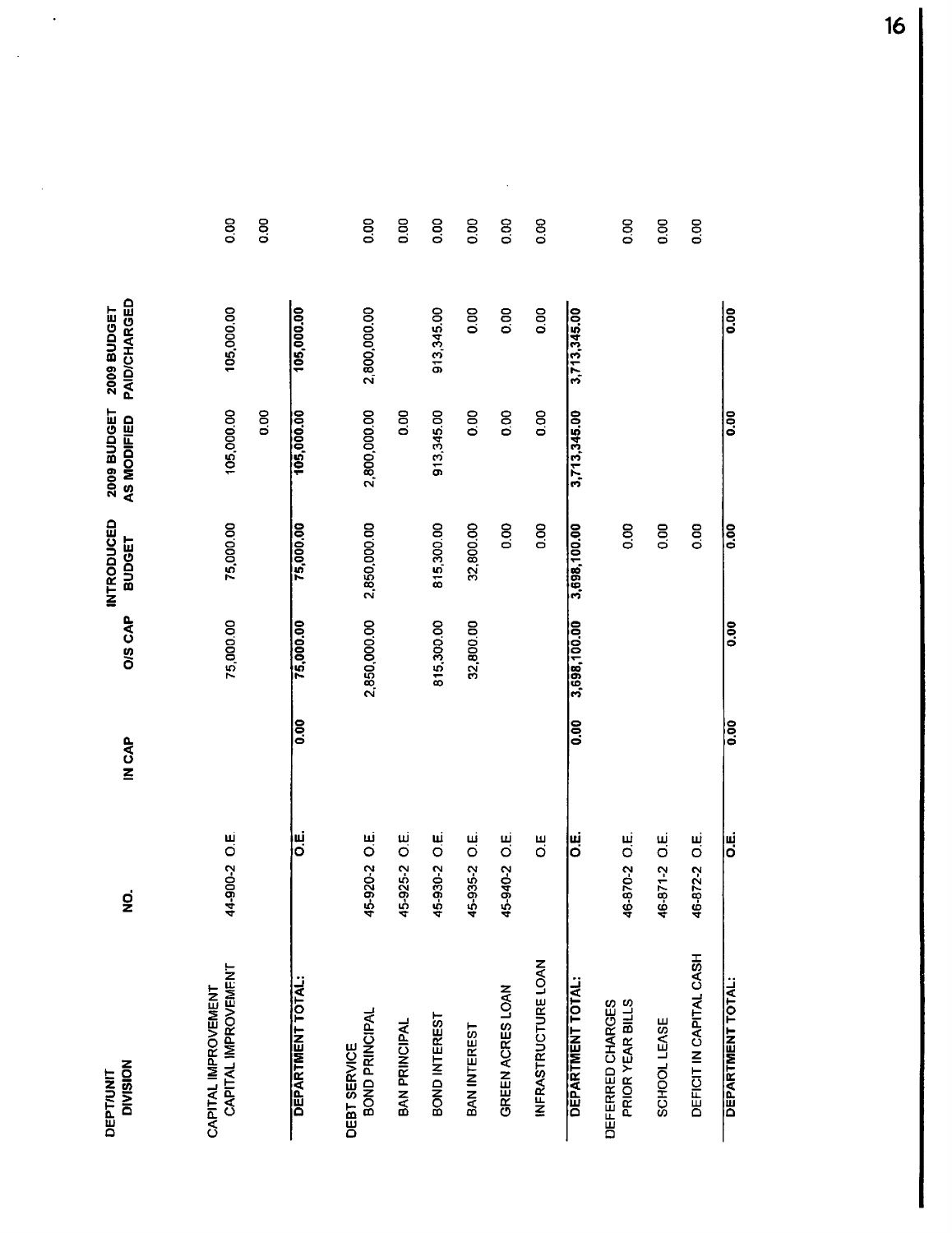| <b>DIVISION</b><br><b>DEPT/UNIT</b>                   | g                        | <b>AP<br/>NONE</b>                                               | <b>O/S CAP</b>                            | <b>INTRODUCED</b><br><b>BUDGET</b> | AS MODIFIED   | PAID/CHARGED<br>2009 BUDGET 2009 BUDGET                   |      |
|-------------------------------------------------------|--------------------------|------------------------------------------------------------------|-------------------------------------------|------------------------------------|---------------|-----------------------------------------------------------|------|
| RESERVE FOR UNCOLLECTED TAXES<br>RES FOR UNCOLL TAXES | iO-899-2 O.E.            |                                                                  |                                           | $4,277,574.27$ $4,277,574.27$      | 4,187,459.57  | 4,187,459.57                                              | 80   |
| DEPARTMENT TOTAL:                                     | ۳<br>م                   |                                                                  | $0.00$ $4.277.574.27$ $4.277.574.27$      |                                    |               | 4,187,459.57 4,187,459.57                                 | 0.00 |
| <b>GRAND TOTALS:</b>                                  | <b>S&amp;W</b><br>ن<br>Ö | TOTAL 27,939,291.00 13,187,520.27 41,126,811.27<br>14,093,041.00 | 13,846,250.00 12,863,843.27 26,710,093.27 | 323,677.00 14,416,718.00           | 41,493,128.29 | 39,509,668.19 1,983,460.10<br>26,402,400.00 25,387,389.89 |      |

 $\ddot{\phantom{0}}$ 

 $\hat{\boldsymbol{\beta}}$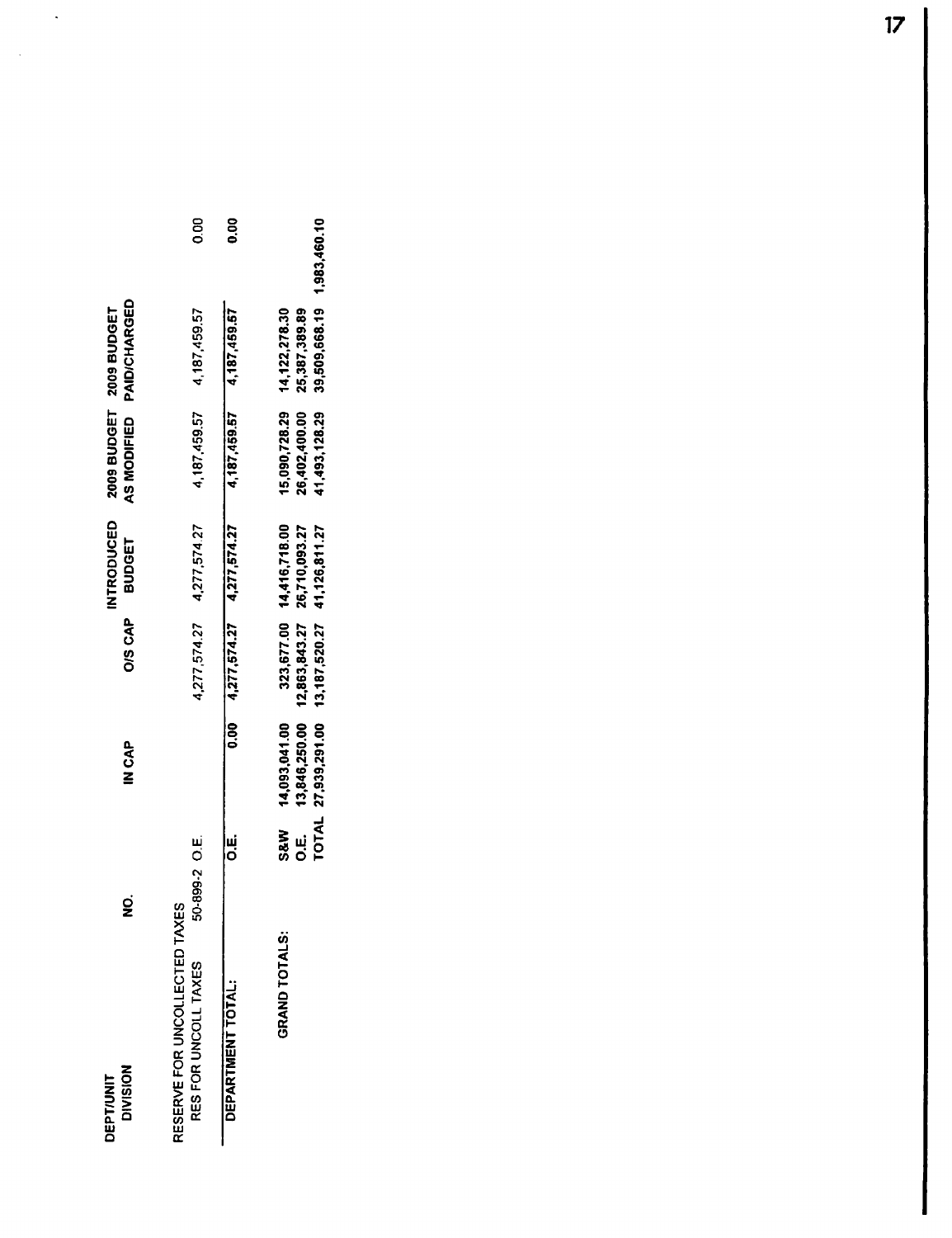### **TABLE OF ORGANIZATION**

 $\hat{\mathcal{A}}$ 

|                                           |      | <b>POSITIONS</b><br><b>BUDGETED</b><br><b>SALARY</b> | <b>DIVISION</b><br><b>TOTALS</b><br><b>BASE SALARY</b> |                      |           |
|-------------------------------------------|------|------------------------------------------------------|--------------------------------------------------------|----------------------|-----------|
| <b>Township Council-110</b>               |      |                                                      |                                                        |                      |           |
| Mayor                                     | 1.00 | 13,724                                               |                                                        |                      |           |
| Councilpersons                            | 4.00 | 42,384                                               |                                                        |                      |           |
| Marriages                                 |      | 3,891                                                | 59,999                                                 |                      |           |
| Manager-100                               |      |                                                      |                                                        |                      |           |
| Municipal Manager                         | 0.50 | 159,575                                              |                                                        | <b>HEALTH WAIVER</b> | 3,801     |
| Secretary                                 | 1.00 | 38,188                                               | 197,763                                                |                      | 3,801     |
| <b>Township Clerk-120</b>                 |      |                                                      |                                                        |                      |           |
| <b>Municipal Clerk</b>                    | 1.00 | 115,801                                              |                                                        | <b>OVERTIME</b>      | 3,000     |
| Deputy Municipal Clerk                    | 1.00 | 54,818                                               |                                                        | <b>OUT OF TITLE</b>  | 1,000     |
| Clerk                                     | 1.00 | 27,895                                               | 198,514                                                |                      | 4,000     |
| Finance-130                               |      |                                                      |                                                        |                      |           |
| Director of Finance                       | 0.50 | 11,768                                               |                                                        |                      |           |
| <b>Executive Secretary</b>                | 1.00 | 76,910                                               |                                                        |                      |           |
| Payroll Supervisor                        | 1.00 | 62,202                                               |                                                        |                      |           |
| Comptroller                               | 1.00 | 92,937                                               |                                                        |                      |           |
| <b>Supervisor of Accounts</b>             | 1.00 | 68,788                                               |                                                        |                      |           |
| <b>Purchasing Assistant</b>               | 1.00 | 40,780                                               | 353,385                                                |                      |           |
| Tax/ Sewer Fee Collector-145              |      |                                                      |                                                        |                      |           |
| <b>Tax Collector</b>                      | 1.00 | 103,694                                              |                                                        |                      |           |
| <b>Assistant Tax Collector</b>            | 2.00 | 108,529                                              |                                                        | <b>HEALTH WAIVER</b> | 133       |
|                                           |      |                                                      | 212,223                                                |                      | 133       |
| Tax Assessor-150                          |      |                                                      |                                                        |                      |           |
| <b>Tax Assessor</b>                       | 1.00 | 102,404                                              |                                                        |                      |           |
| Deputy Tax Assessor                       | 2.00 | 142,268                                              |                                                        |                      |           |
| Senior Assessing Clerk                    | 1.00 | 36,577                                               |                                                        |                      |           |
|                                           |      |                                                      | 281,249                                                |                      |           |
| <b>Engineering-165</b>                    |      |                                                      |                                                        |                      |           |
| <b>Municipal Engineer</b>                 | 1.00 | 115,481                                              |                                                        |                      |           |
| Assistant Municipal Engineer              | 1.00 | 59,286                                               |                                                        |                      |           |
| <b>Supervising Public Works Inspector</b> | 1.00 | 64,461                                               |                                                        | TRUST FUND CREDIT    | (40,000)  |
| <b>Secretarial Assistant</b>              | 1.00 | 51,938                                               |                                                        | UNIFORM ALLOWANC     | 250       |
|                                           |      |                                                      | 291,166                                                |                      | (39, 750) |
| <b>Community Development-170</b>          |      |                                                      |                                                        |                      |           |
| <b>Management Specialist</b>              | 1.00 | 46,933                                               |                                                        | <b>HEALTH WAIVER</b> | 1,809     |
| Principal Planner                         | 1.00 | 87,121                                               | 134,054                                                |                      | 1,809     |

 $\sim 10^{-10}$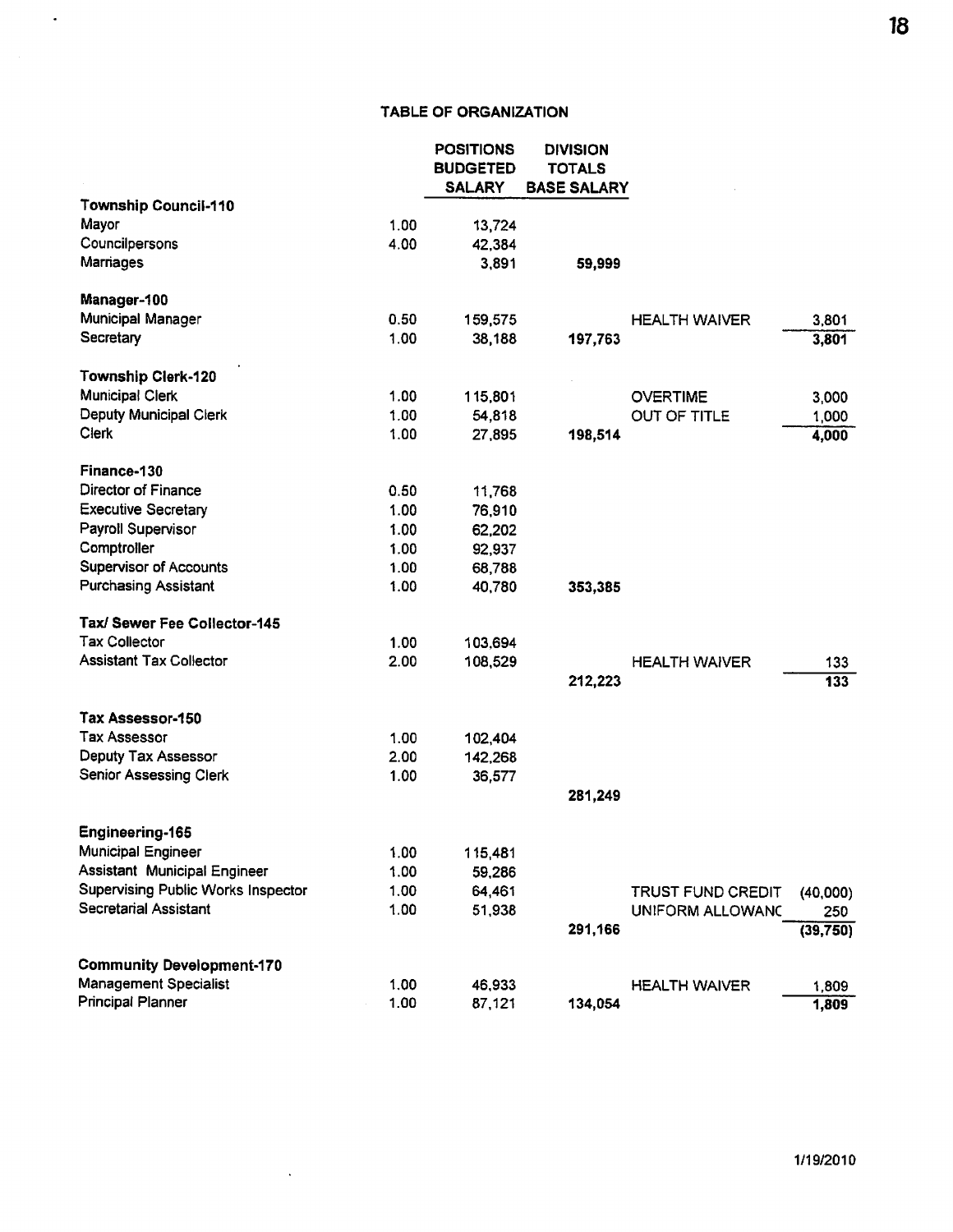Planning & Redevelopment-171

 $\mathcal{A}$ 

 $\sim$   $\sim$ 

| <b>Executive Assistant</b>               | 1.00  | 78,865    |           | ZONING OFFICER<br><b>SECRETARY</b>  | 4,600<br>1,300 |
|------------------------------------------|-------|-----------|-----------|-------------------------------------|----------------|
|                                          |       |           | 78,865    |                                     | 5,900          |
| <b>Division of Housing-179</b>           |       |           |           | <b>GRANT CHARGES</b>                | (52,000)       |
| Housing Inspector                        | 1.00  | 52,314    |           | UNIFORM ALLOWANG<br><b>OVERTIME</b> | 250<br>500     |
|                                          |       |           | 52,314    |                                     | (51, 250)      |
| <b>Construction Official-195</b>         |       |           |           |                                     |                |
| <b>Construction Official</b>             | 1.00  | 98,319    |           |                                     |                |
| Fire Protection Subcode Official         | 0.85  | 76,252    |           |                                     |                |
| Plumbing Subcode Official                | 1.00  | 76,349    |           |                                     |                |
| Supervising Building Inspector           | 1.00  | 72,958    |           |                                     |                |
| Electrical Sub-Code Official             | 1.00  | 88,008    |           |                                     |                |
| Senior Building Inspector                | 1.00  | 16,813    |           |                                     |                |
| Plumbing Inspector                       | 1.00  | 15,418    |           |                                     |                |
| <b>Technical Assistant</b>               | 1.00  | 51,638    |           |                                     |                |
| <b>Principal Clerk Typist</b>            | 1.00  | 41,380    |           |                                     |                |
| Sr. Clerk Typist                         | 1.00  | 31,206    |           | OUT OF TITLE                        | 500            |
| <b>Electrical Inspector</b>              | 1.00  | 16,145    |           | <b>HEALTH WAIVER</b>                | 3,801          |
| <b>Building Subcode Official</b>         | 1.00  | 88,808    |           | <b>OVERTIME</b>                     | 2,000          |
| Part time inspectors                     | 1.00  | 22,000    |           | UNIFORM ALLOWANC                    | 1,950          |
|                                          |       |           | 695,294   |                                     | 8,251          |
| <b>Police Department - 240</b>           |       |           |           |                                     |                |
| <b>Police Chief</b>                      | 1.00  | 154,605   |           |                                     |                |
| Deputy Chief                             | 1.00  | 146,287   |           |                                     |                |
| Captain                                  | 1.00  | 141,105   |           |                                     |                |
| Lieutenant                               | 3.00  | 374,035   |           |                                     |                |
| Sergeant                                 | 10.00 | 1,115,238 |           |                                     |                |
| Police Officer- Authorized               | 52.00 | 4,902,954 |           | <b>HEALTH WAIVER</b>                | 15,205         |
| <b>Administrative Secretary</b>          | 1.00  | 62,450    |           | <b>CROSSING GUARDS</b>              | 99,666         |
| <b>Administrative Clerk</b>              | 1.00  | 46,201    |           | OUT OF TITLE                        | 1,000          |
| <b>Clerk Transcriber</b>                 | 3.00  | 100.344   |           | <b>OVERTIME</b>                     | 190,000        |
| Prosecutor                               | 1.00  | 56,555    |           | <b>UNIFORM</b>                      | 111,900        |
|                                          |       |           | 7,099,774 |                                     | 417,771        |
| <b>Communications - 250</b>              |       |           |           | <b>HEALTH WAIVER</b>                | 3,801          |
| Public Safety Telecommunications Op      | 6.00  | 270,028   |           | <b>OVERTIME</b>                     | 4,500          |
| Public Safety Telecommunications Op Trai | 2.00  | 68,370    |           | OUT OF TITLE                        | 250            |
| Sr Communications Operator               | 1.00  | 51,626    |           | 390,024 UNIFORM ALLOWANC            | 4,050          |
|                                          |       |           |           |                                     | 12,601         |
| Emergency Management OT-252              |       |           |           |                                     |                |
| Deputy Emergency Management Coordina     | 1.00  | 56,907    |           | <b>HEALTH WAIVER</b>                | 3,801          |
|                                          |       |           | 56,907    |                                     | 3,801          |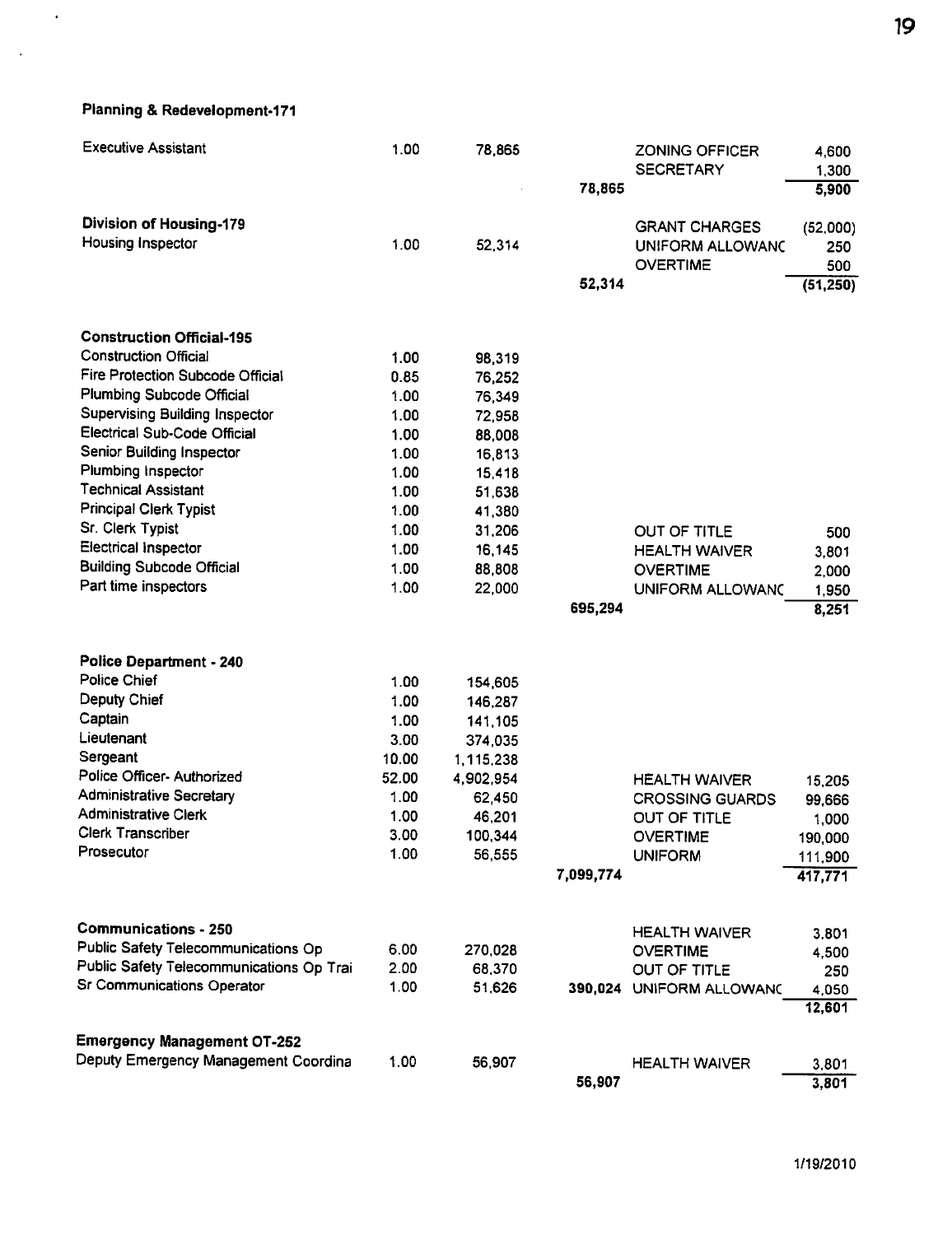| <b>Emergency Medical Services-253</b>          |      |         |         | <b>REPLACEMENTS</b>     | 120,000 |
|------------------------------------------------|------|---------|---------|-------------------------|---------|
| <b>Emergency Medical Technician</b>            | 8.00 | 210,713 |         | <b>OVERTIME</b>         | 30,000  |
| <b>Emergency Medical Technician Supervisor</b> | 1.00 | 71,948  |         | <b>UNIFORMS</b>         | 9,450   |
|                                                |      |         | 282,661 |                         | 159,450 |
|                                                |      |         |         |                         |         |
|                                                |      |         |         |                         |         |
| Lawrence Township Fire Services-264            |      |         |         |                         |         |
| Firefighter                                    | 7.00 | 256,686 |         |                         |         |
| Mechanic                                       | 1.00 | 16,364  |         |                         |         |
|                                                |      |         |         | <b>REPLACEMENTS</b>     | 58,000  |
|                                                |      |         |         | <b>OVERTIME</b>         | 7,000   |
|                                                |      |         |         | UNIFORM ALLOWANC        | 4,200   |
|                                                |      |         | 273,050 |                         | 69,200  |
|                                                |      |         |         |                         |         |
|                                                |      |         |         |                         |         |
|                                                |      |         |         |                         |         |
| Fire Inspection-268                            |      |         |         |                         |         |
| <b>Fire Official</b>                           |      | 65,226  |         | <b>HEALTH WAIVER</b>    | 3,801   |
| <b>Fire Prevention Specialist</b>              | 2.00 | 120,464 |         | <b>OVERTIME</b>         | 1,500   |
| Fire Prevention Subcode Official               | 0.15 | 13,411  |         | <b>UNIFORM ALLOWANC</b> | 1,350   |
| <b>Sr Clerk Typist</b>                         | 1.00 | 30,498  | 229,599 |                         | 6,651   |
|                                                |      |         |         |                         |         |
|                                                |      |         |         |                         |         |
| <b>OSHA Compliance-269</b>                     |      |         |         |                         |         |
| Safety Coordinator                             |      | 8,858   |         |                         |         |
|                                                |      |         | 8,858   |                         |         |
| Streets & Roads-290                            |      |         |         |                         |         |
| <b>General Supervisor Streets</b>              | 1.00 | 38,835  |         |                         |         |
| <b>Heavy Equipment Operator</b>                | 3.00 | 182,631 |         |                         |         |
| Laborer                                        | 1.00 | 49,332  |         | <b>HEALTH WAIVER</b>    | 3,801   |
| <b>Street Repairer</b>                         | 6.00 | 248,507 |         | <b>OVERTIME</b>         | 13,500  |
| <b>Asst. Supervisor Streets</b><br>Mason       | 1.00 | 59,771  |         | OUT OF TITLE            | 1,000   |
| Promotion                                      | 1.00 | 50,999  | 632,074 |                         | 18,301  |
|                                                |      | 2,000   |         |                         |         |
| <b>Public Works Administration-300</b>         |      |         |         |                         |         |
| Director of Public Works                       | 1.00 | 120,787 |         | <b>HEALTH WAIVER</b>    | 3,801   |
| <b>Recycling Coordinator</b>                   |      | 4,000   |         | UNIFORM ALLOWANC        | 450     |
| <b>Confidential Secretary</b>                  | 1.00 | 73,269  | 198,056 |                         | 4,251   |
|                                                |      |         |         |                         |         |
| <b>Buildings &amp; Grounds-310</b>             |      |         |         |                         |         |
| Maintenance Repairer                           | 1.00 | 36,785  |         |                         |         |
| <b>Supervisor Building Services</b>            | 1.00 | 66,811  |         |                         |         |
| Sr. Building Service Worker                    | 1.00 | 43,421  |         |                         |         |
| Asst Supervisor Maintenance Repairer           | 1.00 | 53,584  |         |                         |         |
| <b>Building Service Worker</b>                 | 2.00 | 18,463  |         | <b>HEALTH WAIVER</b>    | 7,603   |
|                                                |      |         |         | <b>OVERTIME</b>         | 5,000   |
|                                                |      |         | 219,064 |                         | 12,603  |

 $\sim 10^7$ 

 $\sim 10^{-10}$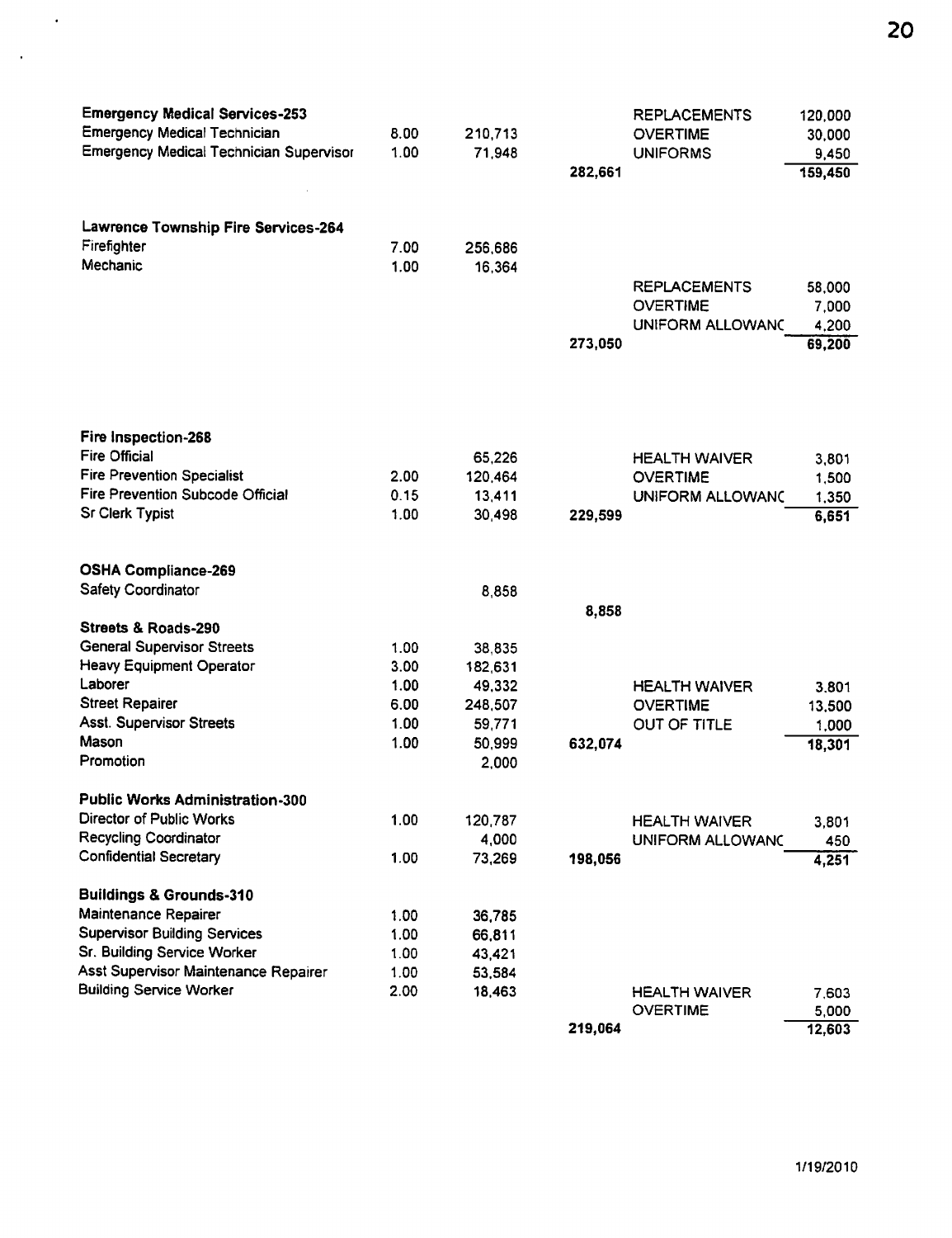| <b>Vehicle/Equipment Maintenance-315</b>  |      |         |         |                          |            |
|-------------------------------------------|------|---------|---------|--------------------------|------------|
| <b>Manager Motors</b>                     | 1.00 | 73,238  |         |                          |            |
| Senior Mechanic - Diesel                  | 1.00 | 67,732  |         |                          |            |
| Sr. Mechanic                              | 1.00 | 63,889  |         | <b>OVERTIME</b>          | 2,500      |
| Mechanic Diesel/Hydraulics                | 2.00 | 104,843 |         | <b>OUT OF TITLE</b>      | 500        |
|                                           |      |         | 309,702 |                          | 3,000      |
|                                           |      |         |         |                          |            |
| Health-330                                |      |         |         |                          |            |
| <b>Health Officer</b>                     | 1.00 | 115,501 |         |                          |            |
| Registered Environmental Health Specialis | 1.00 | 53,718  |         |                          |            |
| Registered Environmental Health Specialis | 1.00 | 35,617  |         |                          |            |
| Pr. Clerk Typist/Registrar Vital Stats    | 1.00 | 52.433  |         | OUT OF TITLE             | 500        |
| Public Health Nurse (part-time)           | 2.00 | 74,982  |         | <b>OVERTIME</b>          | 4,000      |
| Deputy Registrar Vital Statistics/Typing  | 1.00 | 7,510   |         | UNIFORM ALLOWANG         | 800        |
|                                           |      |         | 339,761 |                          | 5,300      |
| <b>Animal Control-340</b>                 |      |         |         |                          |            |
|                                           |      |         |         |                          |            |
| <b>Animal Control Officer</b>             | 1.00 | 52,593  |         | <b>TRUST FUND CREDIT</b> | (25,000)   |
| Assistant Animal Control Officer PT       | 1.00 | 11,700  |         | UNIFORM ALLOWANG         | 750        |
| <b>Parttime Canvasser</b>                 |      | 750     | 65,043  |                          | (24, 250)  |
|                                           |      |         |         |                          |            |
| <b>Recreation-370</b>                     |      |         |         | <b>HEALTH WAIVER</b>     | 837        |
| Superintendent of Recreation              | 1.00 | 115,801 |         | <b>SECRETARY</b>         | 1,300      |
| Recreation Supervisor/Coordinator         | 1.00 | 48,232  |         | <b>SEASONALS</b>         | 164,000    |
| <b>Clerk Transcriber</b>                  | 1.00 | 26,429  |         | <b>OVERTIME</b>          | 4,000      |
|                                           |      |         | 190,462 |                          | 170,137    |
| <b>Office on Aging-371</b>                |      |         |         |                          |            |
| <b>Executive Director of Aging</b>        | 1.00 | 67,784  |         | PROGRAM STAFF            | 6,000      |
| Sr. Citizen Program Aide                  | 1.00 | 31,304  |         | <b>HEALTH WAIVER</b>     | 3,801      |
| <b>Recreation Attendant</b>               | 1.00 | 22,000  |         | <b>SECRETARY</b>         | 1,300      |
|                                           |      |         | 121,088 |                          | 11,101     |
|                                           |      |         |         |                          |            |
| Park Maintenance-375                      |      |         |         |                          |            |
| <b>Assistant Director of Public Works</b> | 1.00 | 91,178  |         | <b>GRANT CHARGES</b>     | (16,000)   |
| Sr Park/Maintenance Wkr/Sr. Recreation M  | 1.00 | 51,307  |         | <b>HEALTH WAIVER</b>     | 3,801      |
| Senior Park/Maintenance Worker            | 1.00 | 49,978  |         | <b>SEASONALS</b>         | (260,000)  |
| Laborer                                   | 6.00 | 210,314 |         | <b>OVERTIME</b>          | 1,000      |
|                                           |      |         | 402,777 |                          | (271, 199) |
|                                           |      |         |         |                          |            |
| <b>Municipal Court-490</b>                |      |         |         |                          |            |
| Municipal Judge                           | 1.00 | 86,300  |         |                          |            |
| Mun Court Director                        | 1.00 | 76,610  |         |                          |            |
| Deputy Municipal Court Dir                | 1.00 | 67,883  |         |                          |            |
| Deputy Municipal Court Admin              | 2.00 | 80,168  |         |                          |            |
| Clerk                                     | 1.00 | 27,319  |         | <b>HEALTH WAIVER</b>     | 7,602      |
| Cashier                                   | 1.00 | 34,805  |         | Overtime                 | 37,000     |
|                                           |      |         | 373,085 |                          | 44,602     |

 $\sim$   $\epsilon$ 

 $\langle \cdot \rangle$